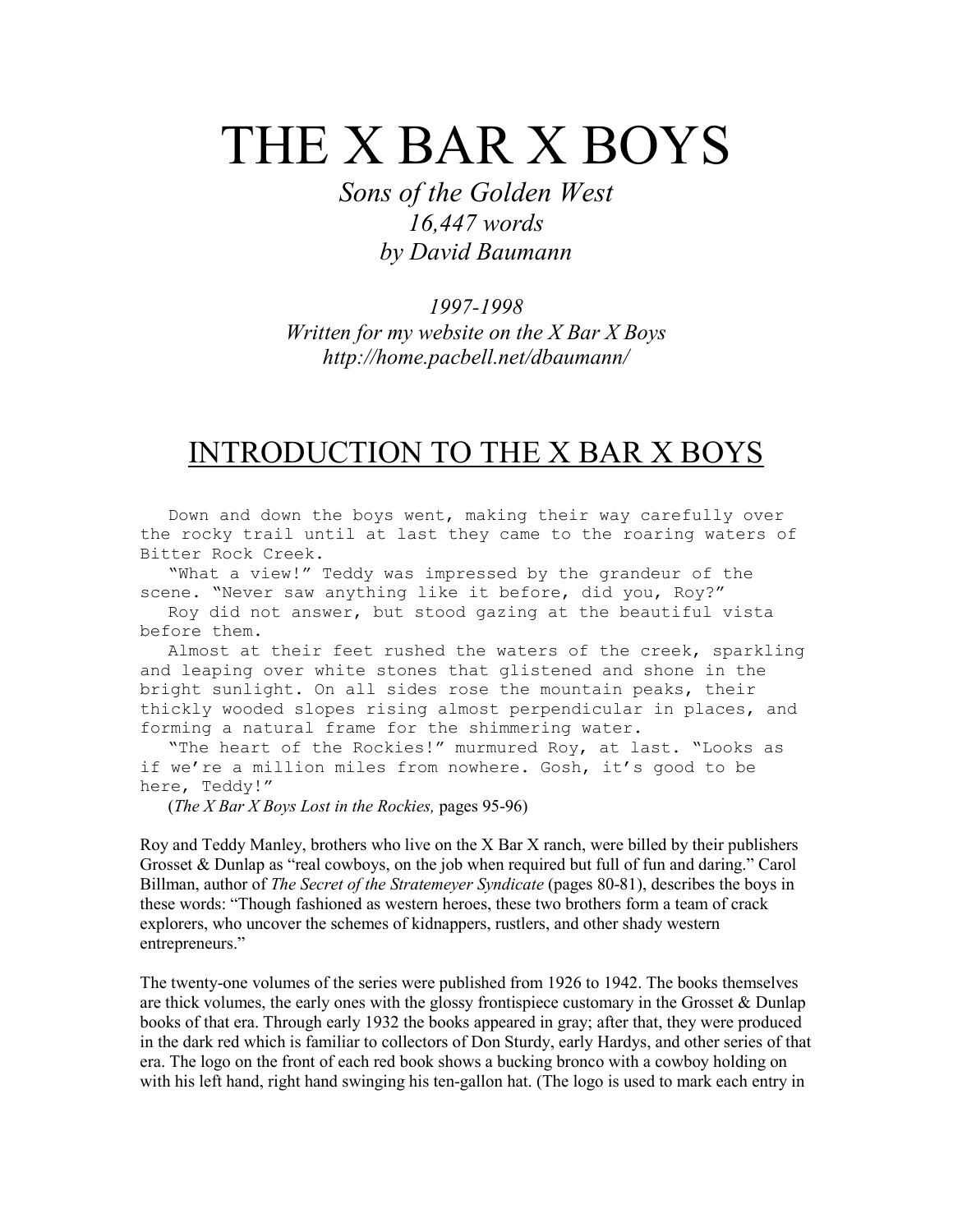this web site.) With apparent glee, he is glued to his flying mount, coiled lariat and bedroll airborne. The gray books have no logo.

These are books of the West (with a capital W, as the word customarily appears in the stories), but a West not unaware of the modern world—it is the world of the late 1920s and the 1930s. Cars appear once in a while, although very much the exception, until the last few books in the series, when they appear a little more often. In the first book, Mr. Manley, the boys' father, said he preferred "hoss flesh to flivvers" (On the Ranch, page 8). Other modern inventions such as the telephone are not unknown, but not often used. Wrist watches are newfangled items guaranteed to cause fun to be poked at their owners. This is very much a series of chaps and chaparral, guns and lariats, bunk houses and cattle drives, campfire coffee and bacon, leather and rodeos, sombreros and sagebrush, weather and wide open spaces.

This series, in spite of a regrettable flaw which is described in another place in the web site, is too much overlooked by series books fans. Although some of the later volumes are of poor quality, the early books in particular contain some of the most spectacular writing in series book history, with frequent and consistently moving descriptions of the splendor of the unspoiled West. It is topnotch writing indeed! Quality is less consistent after the first nine volumes, but most of the middle books keep an admirable standard before the final whimper.

These are the titles of the books and the years of their publication:

- 1. The X Bar X Boys on the Ranch (1926)
- 2. The X Bar X Boys in Thunder Canyon (1926)
- 3. The X Bar X Boys on Whirlpool River (1926)
- 4. The X Bar X Boys on Big Bison Trail (1927)
- 5. The X Bar X Boys at the Round Up (1927)
- 6. The X Bar X Boys at Nugget Camp (1928)
- 7. The X Bar X Boys at Rustlers' Gap (1929)
- 8. The X Bar X Boys at Grizzly Pass (1929)
- 9. The X Bar X Boys Lost in the Rockies (1930)
- 10. The X Bar X Boys Riding for Life (1931)
- 11. The X Bar X Boys in Smoky Valley (1932)
- 12. The X Bar X Boys at Copperhead Gulch (1933)
- 13. The X Bar X Boys Branding the Wild Herd (1934)
- 14. The X Bar X Boys at the Strange Rodeo (1935)
- 15. The X Bar X Boys With the Secret Rangers (1936)
- 16. The X Bar X Boys Hunting the Prize Mustangs (1937)
- 17. The X Bar X Boys at Triangle Mine (1938)
- 18. The X Bar X Boys and the Sagebrush Mystery (1939)
- 19. The X Bar X Boys in the Haunted Gully (1940)
- 20. The X Bar X Boys and the Lost Troopers (1941)
- 21. The X Bar X Boys Following the Stampede (1942)

An introduction to each story and a picture of each cover is located elsewhere in the site. The books are not too difficult to find. Even the later ones are accessible without much effort or expense, and copies in dust jacket are not uncommon. It took me just about two months to locate the entire set, at an average price of less than \$15 a volume.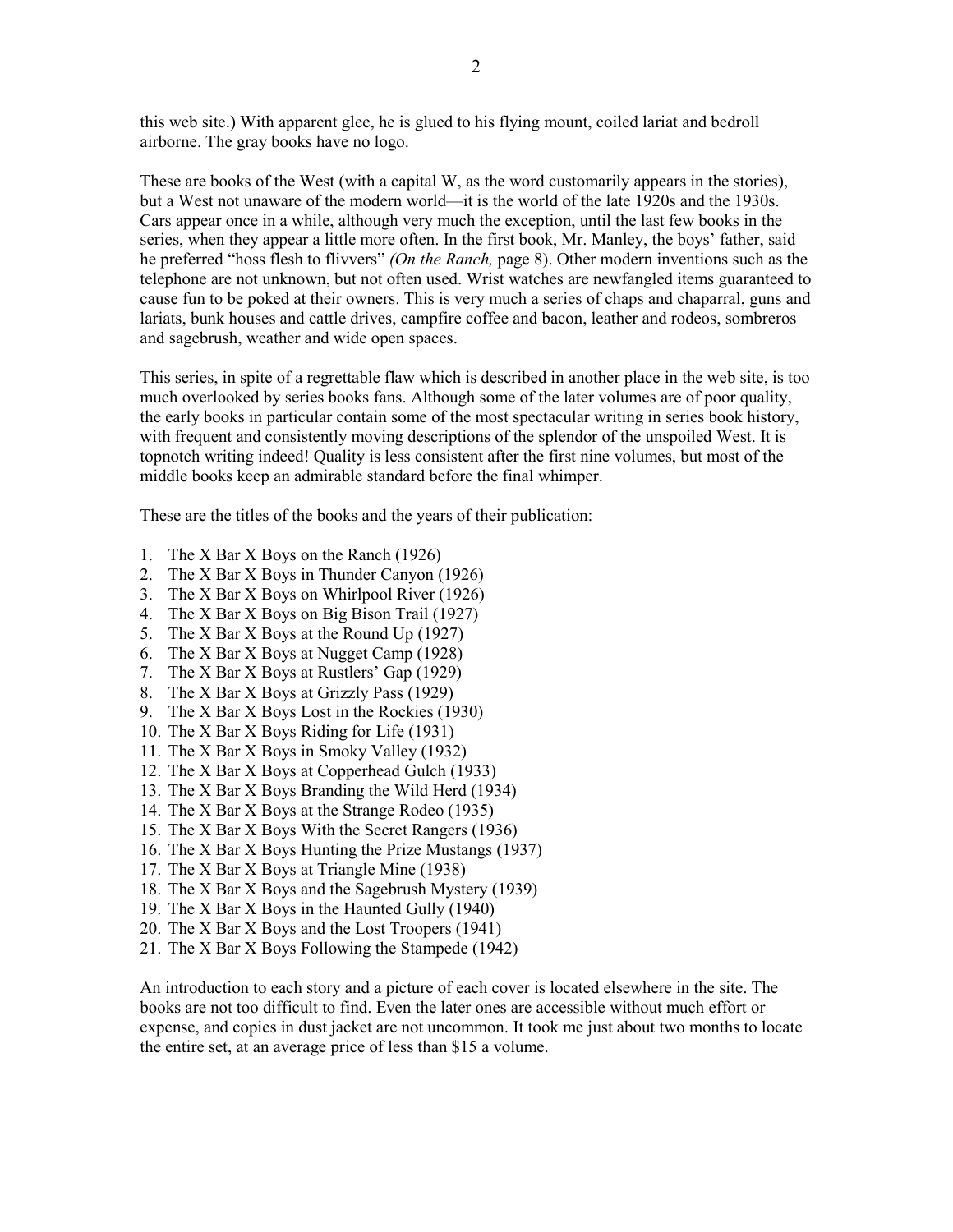# THE CHARACTERS

The X Bar X ranch is owned by Bardwell Manley, a hardy and good-hearted, tough but fair man, perhaps fifty-five (On the Ranch, page 14). His father, Temple Manley, started the ranch in 1868, in the days of the wild west. The ranch hasn't changed too much since then. Bardwell, who in his younger days was a steely-eyed, don't-mess-with-me-or-my-dog type, was mellowed a little when he married Barbara. A former teacher of English in a Denver school, she is a blonde, blueeyed beauty, also tough but always feminine, described in the books as "the blonde angel of the West."

One of the books describes them briefly in these words:

 Bardwell Manley was a typical Westerner, as was his father before him—tall, dark and heavy-set. His wife, Barbara, is the opposite extreme, being a small blonde of the Dresden china type. (Copperhead Gulch, page 12)

In one of the early volumes, Barbara Manley's attitude toward her boys is described in words which also reveal a lot about her own character:

 Whatever fears Mrs. Manley had for [her sons] she kept to herself. Never would she let them see that she worried when they were unaccountably absent. Long ago she had determined that the best way to bring up her sons was to make them independent, selfreliant. She knew that continual expressions of worry would only hinder their growth into what she wanted them to be—true men, sons of the West. They never realized that she had spent many sleepless nights wondering, praying for their safety when they were from home on a mission of danger. She wished them to be brave, and she, herself, held forth the shining example. What she was, her sons would be. (At the Round Up, page 27)

The X Bar X boys are their two sons, Roy (age 16) and Teddy (age 15). The brothers enjoy the pure out-of-doors, and throughout the sixteen years of their series frustrate rustlers, kidnappers, and other ne'er-do-wells. They are described in the books as follows:

A glance at these two boys would instantly flash a word into the observer's mind—brothers. True, one was light and the other dark—but each had the same facial characteristics, the same set of shoulders and head. Roy Manley, who had ridden in from the ranch to meet Teddy, was the elder by one year. He it was who inherited the dark hair and eyes from his father, owner of the X Bar X. Yet, strangely enough, he was more inclined to his mother's disposition—serious, grave, thoughtful. The mother had been a teacher of English in a school near Denver before her marriage, and Roy took from her his love for books and poetry and, as Teddy remarked, "the blooming sunsets." Roy was the family philosopher.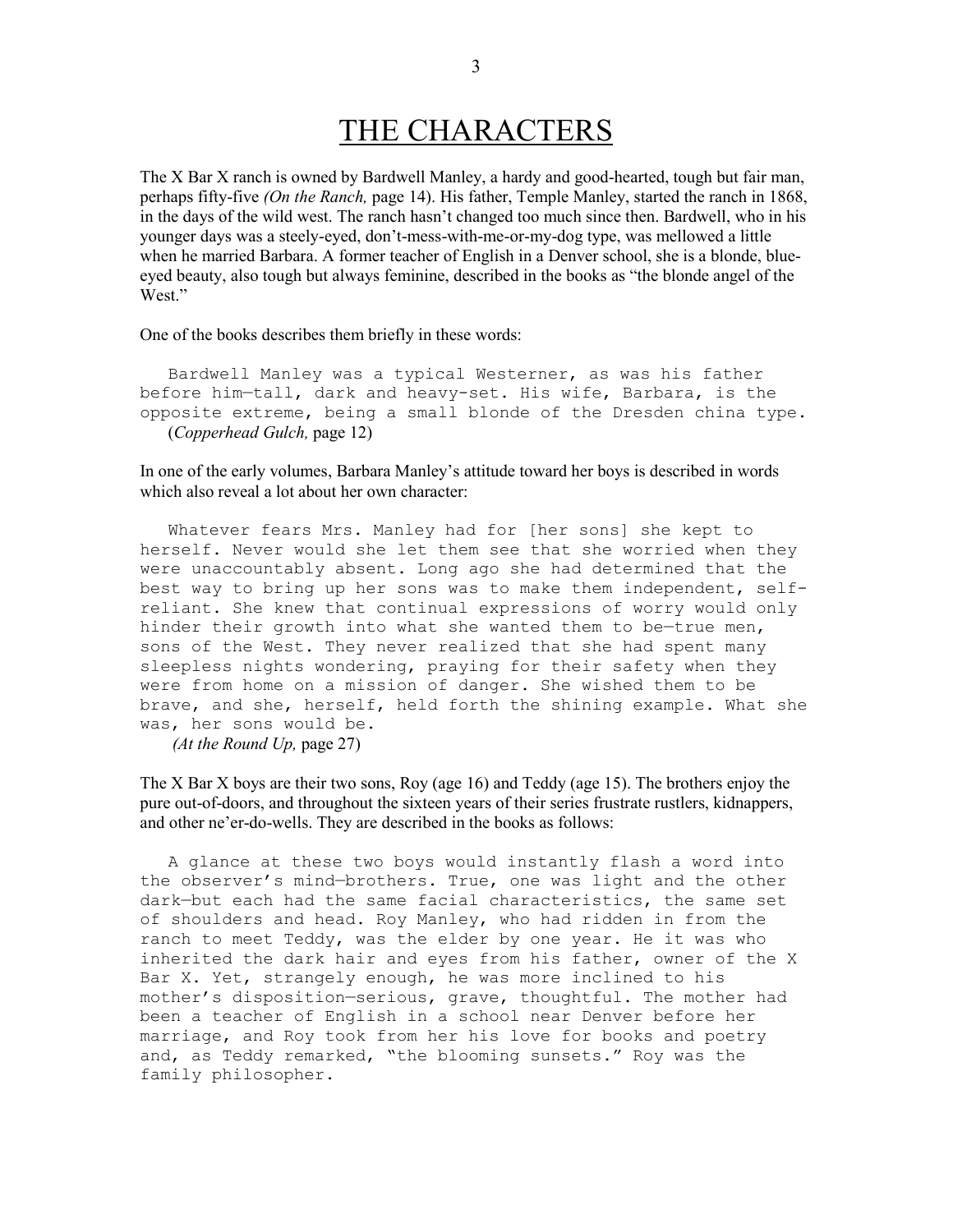Teddy Manley, on the other hand, had the hair and eyes of his mother and the happy, carefree, joyful nature of his father. He could never quite understand what Roy saw in the contemplation of a mountain at night, or of a river flashing beneath the morning sun. "Golly," he would say, "you see that blamed thing day after day, night after night, and still you stand and moon at it! It'll

be there tomorrow! Come on, let's eat!" (On Big Bison Trail, pages 2-3)

The differing but very complementary dispositions of the brothers represent the two strengths and major features of the series—on the one hand practicality, action, and down-to-earth duty, with a shoot-from-the-hip eagerness for action and adventure; and on the other hand a deep appreciation for natural beauty which is almost contemplative.

The Manleys also have a daughter, Belle Ada, sometimes called Belle in the early volumes. Roy and Teddy's sister is twelve; she becomes thirteen sometime between volumes 14 and 15, and then miraculously becomes twelve again in volume 17. She is a true girl of the West, spotlessly pure but feisty, described as "fun-loving" and "dark-eyed and attractive." She teases her brothers almost relentlessly, but they adore her and she clearly loves and admires them.

Close friends to Belle Ada and providing romantic but very platonic interest for the boys are Nell Willis and Ethel Carew, New York girls who are long-time guests at the 8 X 8, a neighboring ranch fifteen miles to the west. The 8 X 8 is owned by Bardwell's good friend, Peter Ball, whose wife is aunt to Nell and Ethel (the latter usually called Curly). In the very last volume of the series, we learn that Mrs. Ball's first name is Martha (page 150). These city girls take to western ways quickly, learning to ride and adapting with eagerness to life in a ranch house.

 The "girls," as Teddy called them, were the nieces of Mrs. Peter Ball, whose husband owned the nearest ranch to the X Bar X, the 8 X 8. For several summers the two girls had come from New York to spend their vacations on the ranch, and had become great favorites with the X Bar X boys, who regarded them simply in the light of pals, although Belle Ada tried her best to tease them about their love affairs.

 Nell Willis, tall and dark, was the special favorite of Roy, while Ethel Carew, small and with golden locks, consequently christened Curly, was particularly interesting to Teddy. (Copperhead Gulch, page 35)

Other characters include the ranch hands. Main fixtures on the X Bar X ranch are first of all Nick Looker, followed closely by Pop Burns, then Gus Trippe and Nat Raymond. In volume 14, Ranny Brown is added; by then Gus and Nat have faded into minor characters, rarely mentioned. Pop is the oldest puncher on the X Bar X, and claims to have invented the brand of the Manley ranch when Temple Manley first settled it—"two sawbucks with a piece of rail fence in between," as he described it.

A good summary of the hands is given in volume 12: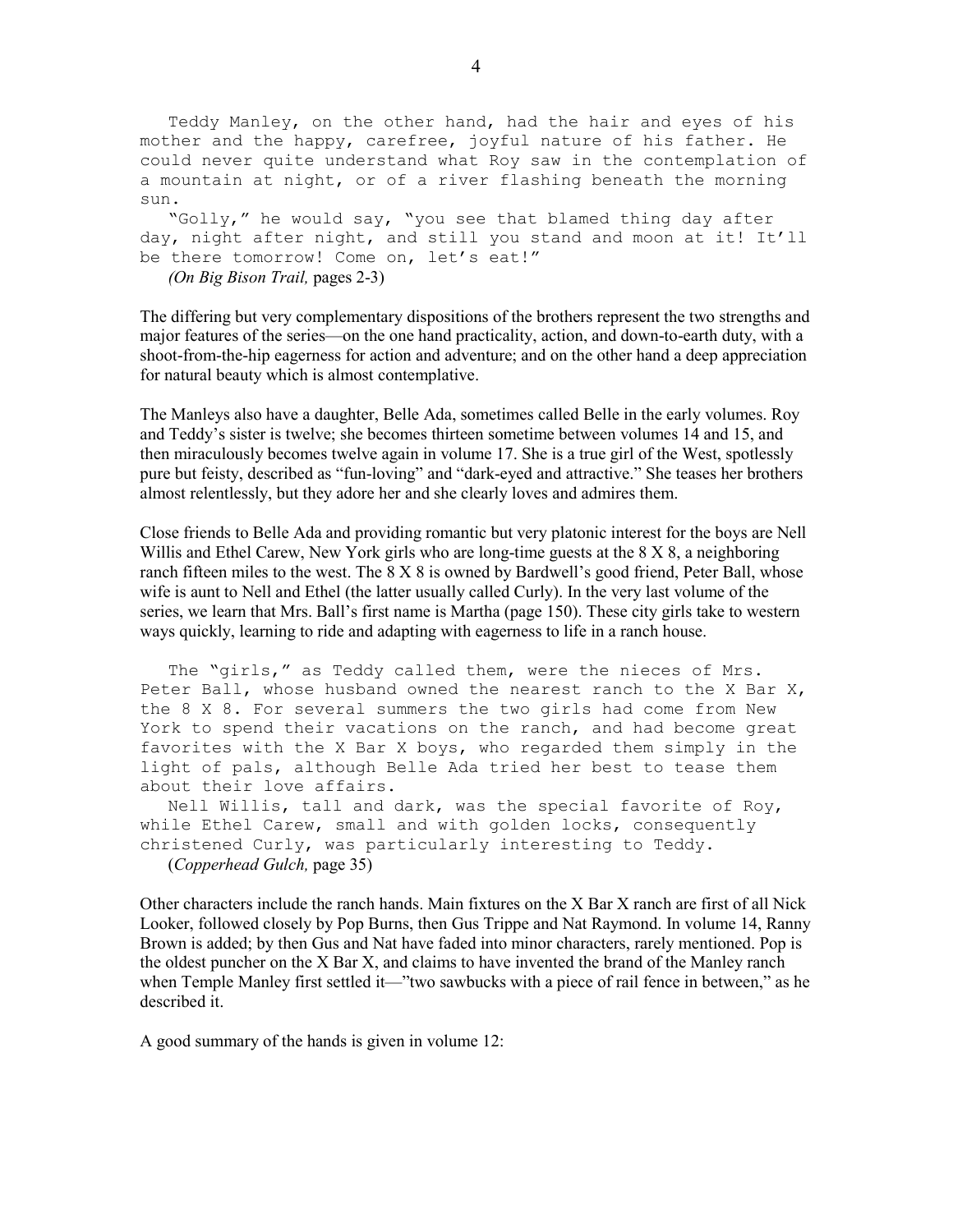There was Nick Looker, tall and straight, a special favorite of the boys, who always acted as their bodyguard when any danger seemed lurking.

 Pop Burns, the veteran of the X Bar X ranch, was waiting, his shiny bald head having been tanned a deep red by exposure to many years of suhshine.

 Gus Trippe, long and lank, and Nat Raymond, fat and short but as strong as an ox, and a number of others who had heard that the boys had returned and wanted to hear their story, were on duty.

(Copperhead Gulch, pages 39-40)

Another ever-present personage is the cook for the cowboys, a Chinaman named Sing Lung, who definitely cannot be overlooked. He is overtly included in the family celebrations, an action pointedly moving against the common prejudice of the time. The incident is noted by the boys in this passage:

 "Sing Lung will be over from the bunk house. It wouldn't be a party if he wasn't along. One thing about Mom, she doesn't play any favorites when she gives a party." "Shouldn't, either," asserted Roy. "Sing's as good as anybody else." (At Grizzly Pass, page 23)

This rejection of racial stereotypes extends to the early series' attitude toward American Indians. The initial volumes credit the boys' skill in tracking to training they received from a respected Indian friend, although he never appears in the books. Regrettably, in later volumes, Sing Lung's character devolves into a humorous stereotype—almost an Oriental Stepen Fetchit—though the last volume goes far to redeem this image.

Inside the family's ranch house, there is the cook and housekeeper, the widowed Mrs. Norah Moore, who has been with the ranch for many years. She is ably assisted by her daughter Norine, in her late teens and described as being "Irish—and pretty." Being the only young and available female within miles, now and then she fans the flames in the romantically naive and inexperienced ranch hands. By the middle of the series, Nick Looker has edged out his fellows to become her main suitor, although for a time he has an earnest rival in one of the hands of 8 X 8 ranch. The rival disappears in the last volumes, but Nick still makes no progress with this Irish beauty.

The 8 X 8 ranch has its share of punchers too, but the singular character there is Bug Eye, whose interest in mechanical contraptions (usually jalopies put together from spare parts and junk) is matched only by his incompetence with them. He provides uncounted opportunities for comic relief, much like Chet Morton in the Hardy Boys series and Chow Winkler in the Tom Swift, Jr. series.

To be true to the West, the list of characters must include the boys' horses, Roy's Star and Teddy's Flash. These mounts are almost extensions of the boys' souls, and just about have the gift of reading their masters' minds. When they are rustled from Roy and Teddy on a few different occasions, the boys are able to ride other horses from the corral, but consarn it, it just ain't the same.

Though Nell and Curly have plenty of opportunity to see how shy the boys are when it comes to affection, Roy and Teddy show that they are tender souls after all when it comes to their horses.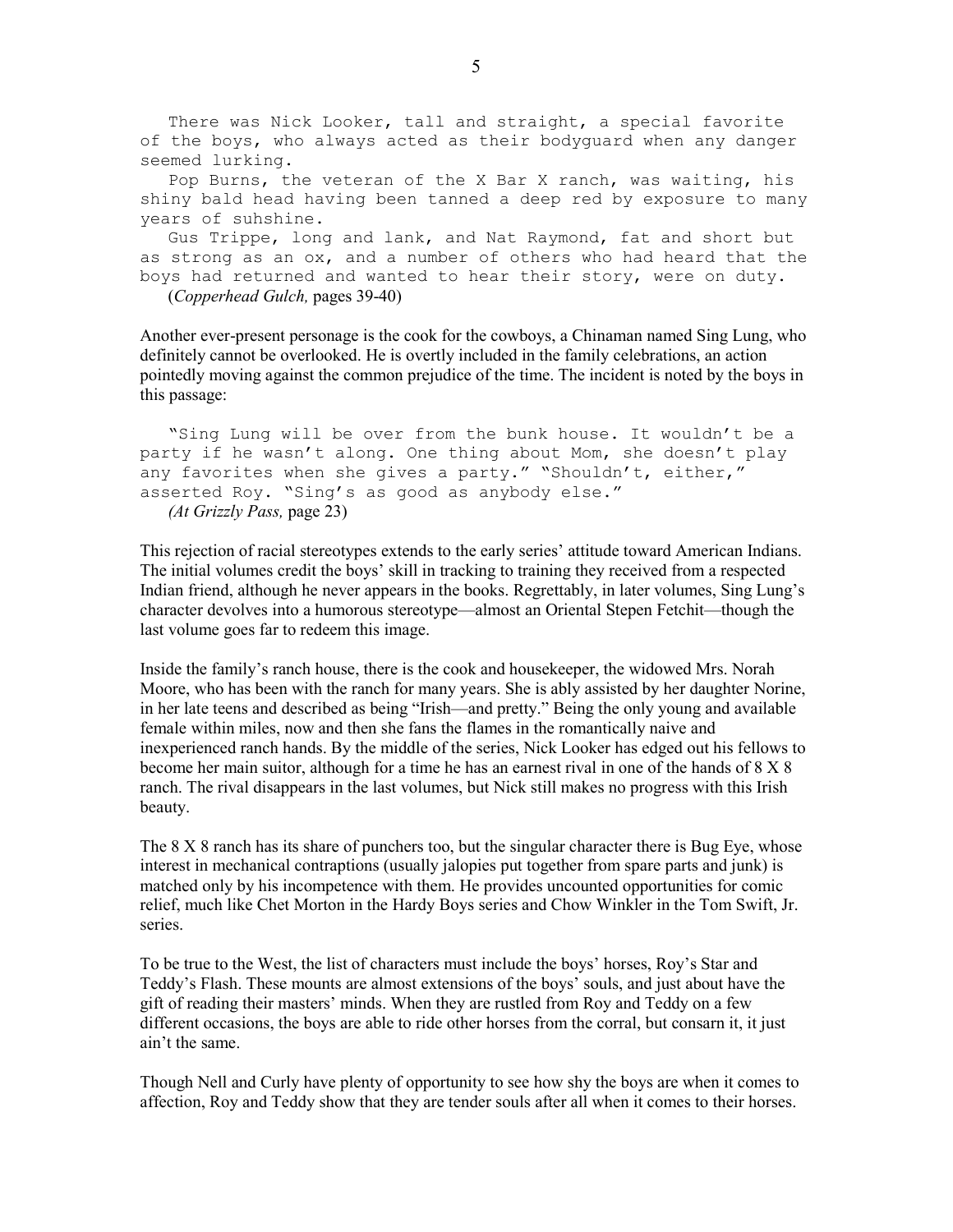When Flash gets mired in quicksand while trying to cross a river, Teddy stays with him at the risk of his own life. Roy and Star manage to rescue them by lassooing Flash and pulling them out, a process that leaves painful, burning welts on Flash's hide. Once the rescue is complete,

 Roy slid from his pony, struck the ground, and pitched forward on his face. His legs seemed turned to straw. But he was up again in a moment and alongside Flash, soothing him, removing the rope with hands as gentle as those of a woman. (On Big Bison Trail, page 135)

In a later book, the boys' devotion is made even more specific.

 Teddy caressed his mount's neck. Roy did not hear his imploring whisper, "Do be careful where you step, Flash. You mean more to me than you'll ever know."

(At Triangle Mine, page 11)

### THE RANCH

The description, size, and location of the X Bar X ranch are nowhere spelled out in detail, but much can be learned by sifting through many facts provided in the course of the series.

 Bardwell Manley owned the X Bar X, a cattle ranch some thirty hours' ride "on the cars" west from Chicago on Rocky Run River, a small stream. This ranch had been in the Manley family since Temple Manley, the boys' grandfather, now several years dead, had settled there in 1868.

(On the Ranch, page 7)

Near the Rocky Run River, about thirty hours' train ride west of Chicago is the X Bar X ranch, devoted to the breeding and raising of fine cattle. It is the largest ranch in that part of the country.

(Copperhead Gulch, page 12)

 [The ranch] was one of the finest and largest in that section of the country, and was located in a gently rolling region bounded by woods on the north and mountains on the south. (With the Secret Rangers, page 2)

The Rocky Run River, "like a streak of dull silver, flows placidly through a border of cottonwoods and willows about half a mile from the ranch house" (On the Ranch, page 9). The river loses itself "a few miles farther on in the broader waters of the Whirlpool River" *(With the* Secret Rangers, page 2).

Although the location of the X Bar X ranch is revealed only in the most general terms, it is possible to narrow the possibilities down significantly. Each volume tells us that it is located thirty hours west of Chicago by train, but in On Big Bison Trail, we learn that the ranch is also eight days' ride north of "the border"—presumably the Mexican. From Lost in the Rockies, it is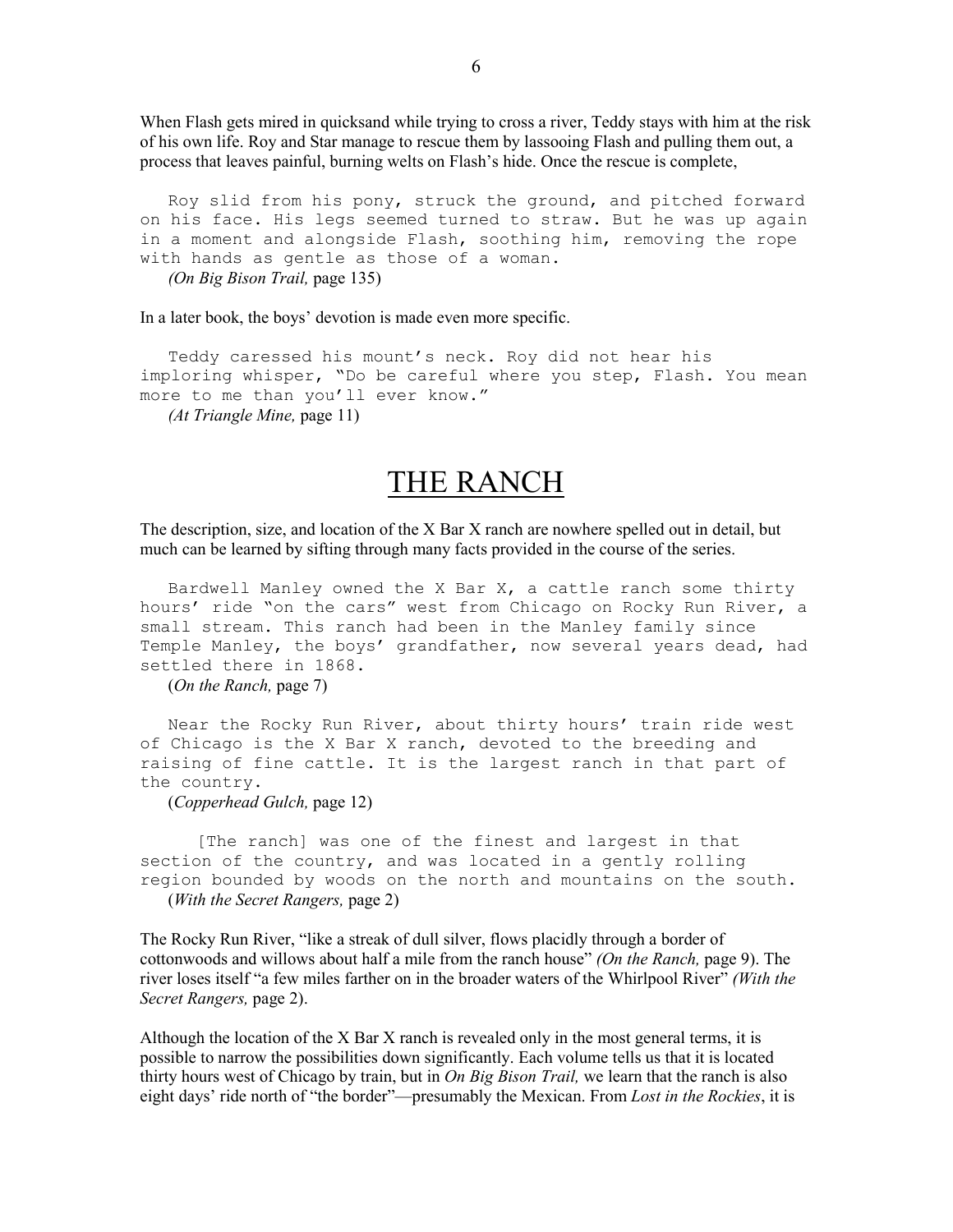evident that the eponymous mountain range is only a couple of days' ride away. This fact is confirmed in *Triangle Mine. Haunted Gully* tells us that the ranch "is located several hundred miles west of Chicago in a sparsely settled region" (page 11), and adds the new fact that the western border of the state is about 100 away (pages 34 and 42). However, the writing in this volume is slipshod and inconsistent, so this information is unhelpful.

If we assume that a train could cover about fifty miles an hour in the late 1920s, and figure that a horse could cover thirty miles a day—and more in a pinch (a figure given in *On the Ranch*, page 44 and *Copperhead Gulch*, page 218, which seems to be written by someone who knows about horses and ranching), we may conclude that the ranch is located somewhere in the south of Colorado. When we add the knowledge that Barbara Manley came from Denver and during the school year the boys attend the Hopper Academy just outside that city, and that Denver is mentioned in the series more than any other city except the local settlement of Eagles, the southern Colorado seems to be increasingly likely.

Just to nail it down tightly, it is reasonable to assume that the X Bar X ranch is not located in states which are named as being elsewhere. These include Montana in On the Ranch (pp. 25, 191) and Wyoming in the early volumes, New Mexico in *Branding the Wild Herd*, (page 4), and Nebraska in *Hunting the Prize Mustangs* (page 56). Since the escaped desperado in *Wild Herd* has come from New Mexico and is going north when he encounters the X Bar X boys, the identification with Colorado is virtually proven.

However, recent examination of correspondence by Harriet Stratemeyer Adams, dated in the later years of the series, reveal that the ranch was located in Montana. Indeed, in The X Bar X Boys With the Border Patrol, the Montana location is vital. Perhaps, like the location of the elusive Bayport, different authors and editors in different times provided information which can never be reconciled.

How large is the ranch? It takes about fifty to seventy-five miles of fencing to surround the spread (At the Round Up, page 155), which (by doing the math) implies that the ranch is very roughly 200,000 acres. If the ranch were a perfect circle, it would be about twenty miles in diameter. On those acres about 3600-3700 head of cattle roam (At the Round Up, page 161), though that figure varies from season to season.

As mentioned above, the nearest outpost of civilization is the town of Eagles, which is twelve miles away from the ranch, accessible by both horse and car. This is where the ranchers go for supplies and to meet the train, ship their cattle, and find such entertainment as there is. In the first volume of the series, we read,

 Perhaps "town" would be dignifying Eagles beyond its merits. There was a main street, consisting of two restaurants, a post-office, six stores and the railroad station. A little way down the track was a large corral, used as a temporary retention place for dealers who sent their steers to this point to be shipped.

(On the Ranch, page 13)

Duck Rimor's Place is the name of one of the town's restaurants (in this case, read "saloon"), but the X Bar X ranchers usually go there only to confront bad guys.

A bit more information is given in later volumes: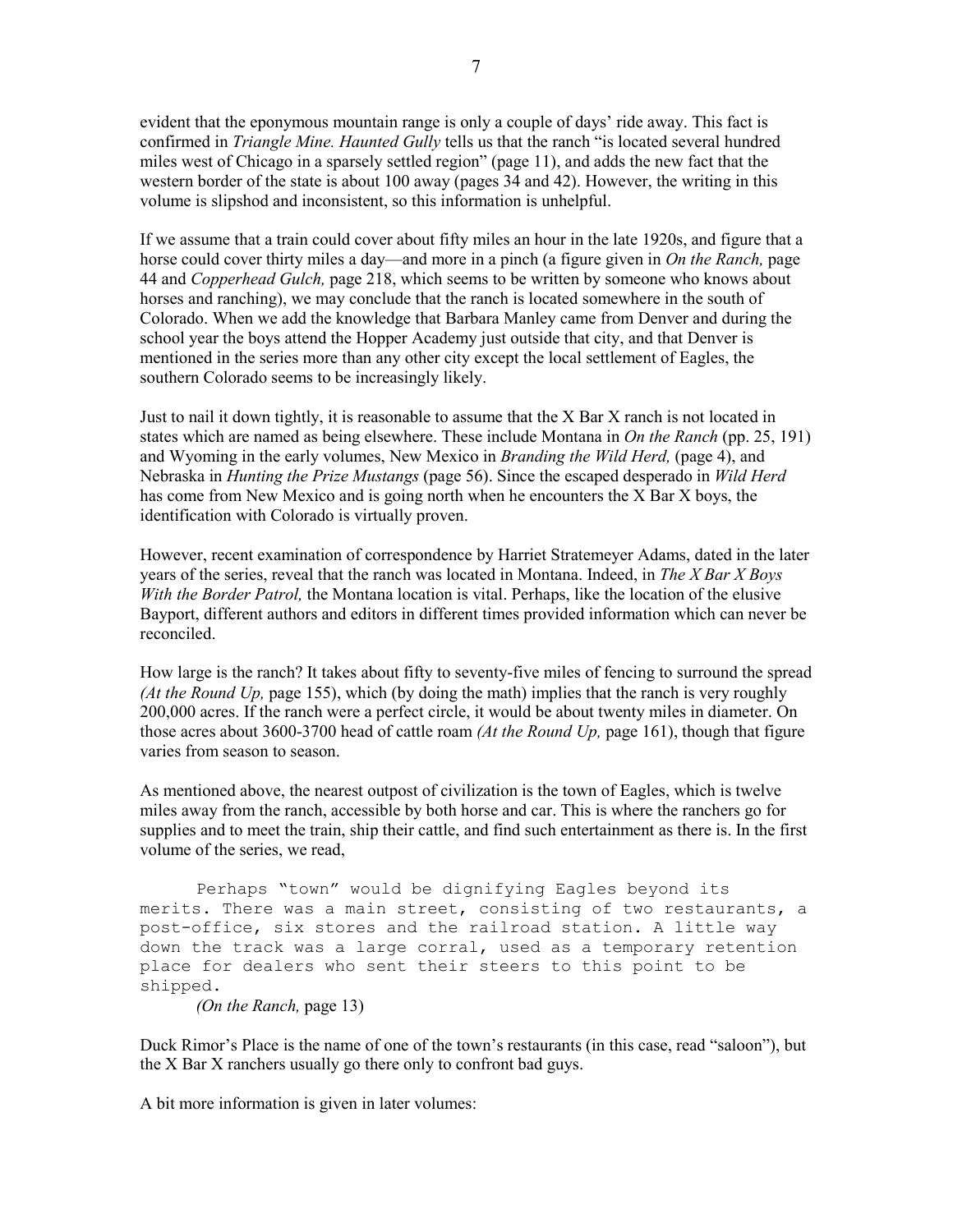Eagles, the nearest railroad station to the X Bar X ranch, was a small hamlet on the O. & D. branch of the railway. It was a one-street settlement with eight stores which catered to the needs of the ranches in that vicinity. From Eagles a wagon and auto road ran to the X Bar X, some twelve miles away. Halfway to the ranch it encircled Bitter Cliff and then went through the Big Woods at the northern of the ranch.

(Copperhead Gulch, page 34)

A number of dwelling houses, some of them scarcely more than huts, stood on either side of the long, straggling street. (With the Secret Rangers, page 7)

In later volumes we learn that there is a movie theater in Eagles, and in *Haunted Gully* it evens boasts a small airport. In *Following the Stampede*, the final volume, one haughty visitor calls it a "hick town."

### THE BOOKS

Following are brief introductions to the plots of the twenty-one books and a depiction of the cover of each. Each book is also given a rating (admittedly completely subjective) in the categories of writing (which includes descriptive passages, conversations and use of dialogue, transitions, etc.), characterization (development and consistency of personalities, distinctiveness of individuals, moral shading of the good and bad guys, etc.), and plot (including plausibility of events, use of imagination, ability to hold interest, etc.). Marks are given using a scale of one to ten. The overall score is the average of the three marks.

#### 1. The X Bar X Boys on the Ranch (1926)

The X Bar X boys ride into Eagles to meet their father, who is arriving by train after a week in "the city." They are bringing his horse, General. When they greet their father at the station, he introduces them to Nell and Ethel, whom he has met on the train and who are coming from New York to visit the neighboring 8 X 8 ranch. While they are talking, the boys' horses Flash and Star, along with General, are stolen. Gilly Froud, a former ranch hand on the X Bar X who had been fired for mistreating Flash, is suspected of the theft, along with a band of ne'er-do-wells he has gathered around him. When local ranches begin to lose cattle in large numbers, it is time for the X Bar X-ers to put an end to it.

Writing: 8 Characterization: 7 Plot: 6 Overall score: 7

#### 2. The X Bar X Boys in Thunder Canyon (1926)

Belle Ada has gone to visit Nell and Ethel for a few days at the 8 X 8. The ranchers become concerned when all three girls fail to appear after they had set out in good time to come to the X Bar X to continue their visit there. When the news arrives that some of the rustlers, who had been put away at the end of the first volume, have escaped from the local jail, the hypothesis that the girls had been kidnapped is all but confirmed. The  $X$  Bar  $X$  boys, with punchers of both ranches,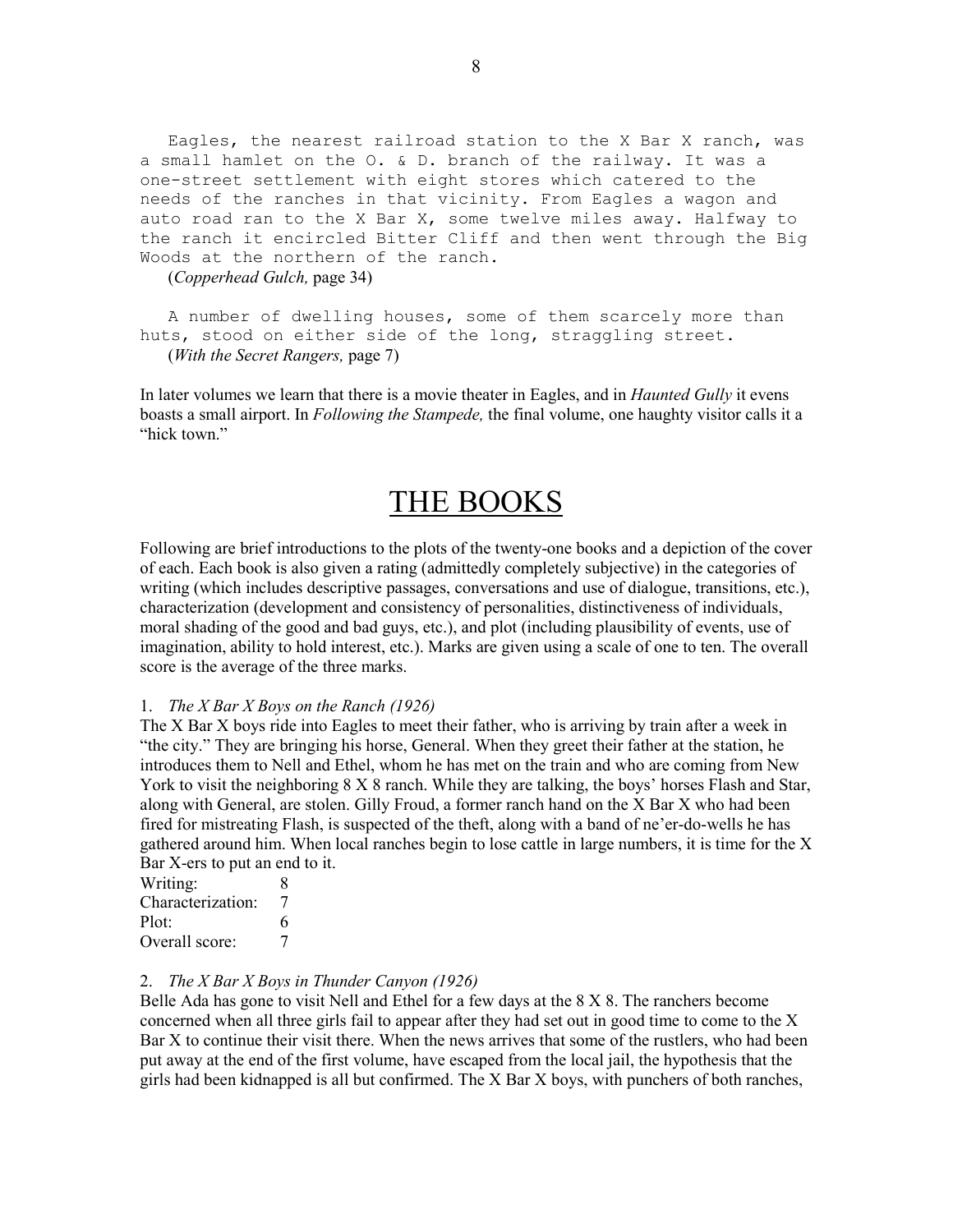follow the "clews" to locate and liberate the captives, whom they suspect have been detained deep in Thunder Canyon.

| Writing:          | 8    |
|-------------------|------|
| Characterization: | 6    |
| Plot:             | 5    |
| Overall score:    | 6.33 |

#### 3. The X Bar X Boys on Whirlpool River (1926)

It is learned that a recent hire at the X Bar X ranch named Joe Marino, a.k.a. the "Pup," has a predilection for liquor. He's had a bad influence on loyal ranch hand Gus Trippe, whose failure to mend breaks in the fence and watch the grazing cattle has allowed them to stray onto prime grazing land owned by neighbor Jake Trummer, thereby igniting sparks between Trummer and Bardwell Manley. In a subplot, Gus is disconsolate since he's been waiting fruitlessly for an important letter. Gus and the Pup are fired, but in another subplot it becomes evident that one of them has left with \$600 from Bardwell Manley's desk. The X Bar X crew must go find and round up their straying cattle alongside the beautiful but aptly-named Whirlpool River.

| Writing:          | q    |
|-------------------|------|
| Characterization: |      |
| Plot:             | 7    |
| Overall score:    | 7.66 |

#### 4. The X Bar X Boys on Big Bison Trail (1927)

A movie company decides to film a western at the X Bar X ranch and its vicinity. After shooting a few scenes on the ranch, the director decides to get some footage in the spectacular scenery along Big Bison Trail. Roy and Teddy, who had become friendly with the famous actors, are invited to act in some of the scenes. In a subplot, the boys try to track down a gorilla which had taken refuge from heavy rain in the same abandoned cabin in which the boys had sought shelter. In another subplot, ranch hand Nick Looker learns that he has inherited \$6000; however, an impostor is claiming the money.

| Writing:          |   |
|-------------------|---|
| Characterization: | 6 |
| Plot:             | 5 |
| Overall score:    | 6 |

#### 5. The X Bar X Boys at the Round Up (1927)

A pompous easterner, acting on behalf of a conglomerate, makes an outrageously high offer for some of Bardwell Manley's prime cattle. Although noting that the man knows next-to-nothing about cattle, Mr. Manley nevertheless agrees to sell. It is curious, however, that the buyer insists on an unusual forfeiture section in the contract, and that the cattle be rounded up and delivered to a little-known and scarcely-used railway depot. A humorous incident involving a fortune-teller, several truly gratifying family scenes, and the action-packed conclusion make this a well-crafted book.

| Writing:          | 9    |
|-------------------|------|
| Characterization: | 9    |
| Plot:             | 7    |
| Overall score:    | 8.33 |

#### 6. The X Bar X Boys at Nugget Camp (1928)

When the boys find an old miner who had been shot and left for dead, they bring him to the ranch for some tender loving care. When the old man is able to speak, he announces that he was robbed of about \$20,000 in gold; at about the same time, news arrives of a major gold strike at nearby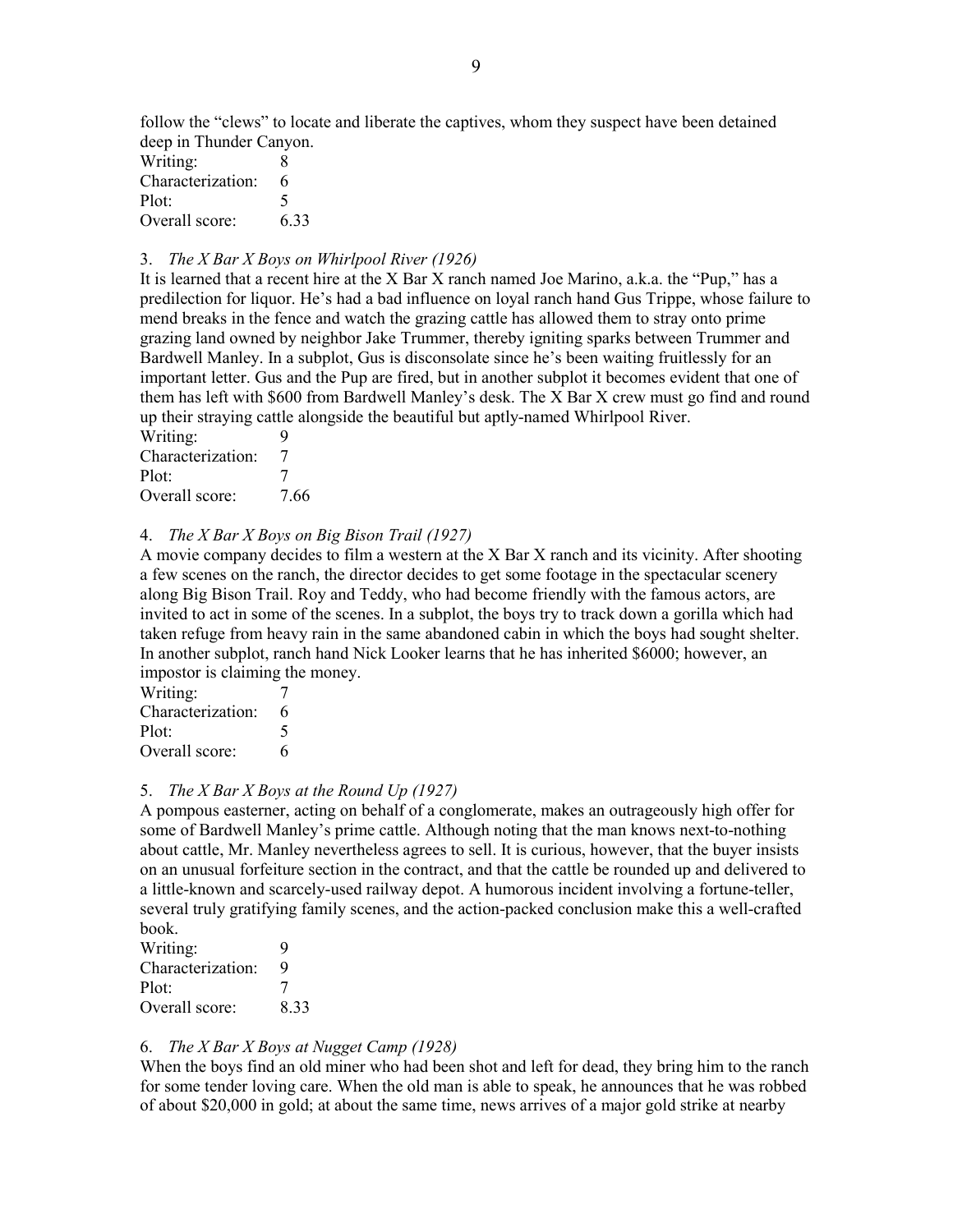Nugget Camp. The ensuing gold rush causes many of the ranch hands to leave the X Bar X and other ranches for the site. The boys decide to join the rush and try to strike it rich while they look for the old miner's assailants and attempt to recover his nuggets.

| Writing:          |      |
|-------------------|------|
| Characterization: | 7    |
| Plot:             | 6    |
| Overall score:    | 6.66 |

#### 7. The X Bar X Boys at Rustlers' Gap (1929)

A large and well-organized band of cattle thieves, headed by an educated "easterner," is rustling cattle from the X Bar X, 8 X 8, and other local ranches. The rustlers are so skillful that Mr. Manley realizes that only a concerted effort by the ranchers will put an end to their tyranny. He organizes a large force to track and locate the rustlers and put them out of business for good. The trail leads into the magnificent but little-traveled terrain of the labyrinthine Rustlers' Gap. Writing: 9

Characterization: 7 Plot: 7 Overall score: 7.66

#### 8. The X Bar X Boys at Grizzly Pass (1929)

The few rustlers who escaped being captured at the end of the previous book come together and set out to exact revenge. Being slow learners, they cut a good number of cattle from the X Bar X herd, and head for the hills. The ranchers organize once again to track and foil the rustlers. In a subplot, the three girls, who are traveling to New York where Nell and Ethel come from, are among the passengers on a train which is stopped and robbed by masked men. The descriptions of blizzards are splendidly written. The conclusion is set in the wilds of Grizzly Pass.

Writing: 7<br>Characterization: 7 Characterization: 7<br>Plot: 7 Plot: Overall score: 7

#### 9. The X Bar X Boys Lost in the Rockies (1930)

A solitary, peripatetic prospector is the joint owner of a section of rocky land with Bardwell Manley of the X Bar X ranch and Peter Ball of the 8 X 8 ranch. Although they considered it worthless, it is now sought after by The Great Divide Water Company for irrigation purposes, and who will pay top dollar for it. The sale must be consummated within thirty days, or the water company must take an option on another parcel; unfortunately, no one knows where the old prospector is—except that he is prospecting somewhere "in the Rockies." Roy and Teddy rush to find him, but, unknown to them, they are followed by men who wish to foil the sale.

| Writing:          | q    |
|-------------------|------|
| Characterization: | 8    |
| Plot:             | 8    |
| Overall score:    | 8.33 |

#### 10. The X Bar X Boys Riding for Life (1931)

A new hand who has shown himself lazy and untrustworthy is given his walking papers by Bardwell Manley on the advice of the boys. After a particularly nasty and near-violent scene, he leaves, not without looting the Manleys of cash and jewelry in the middle of the night. The search for the culprit is hampered by a severe drought and scorching July weather, which also threatens about a thousand head of cattle. If this weren't enough, several range fires race across thousands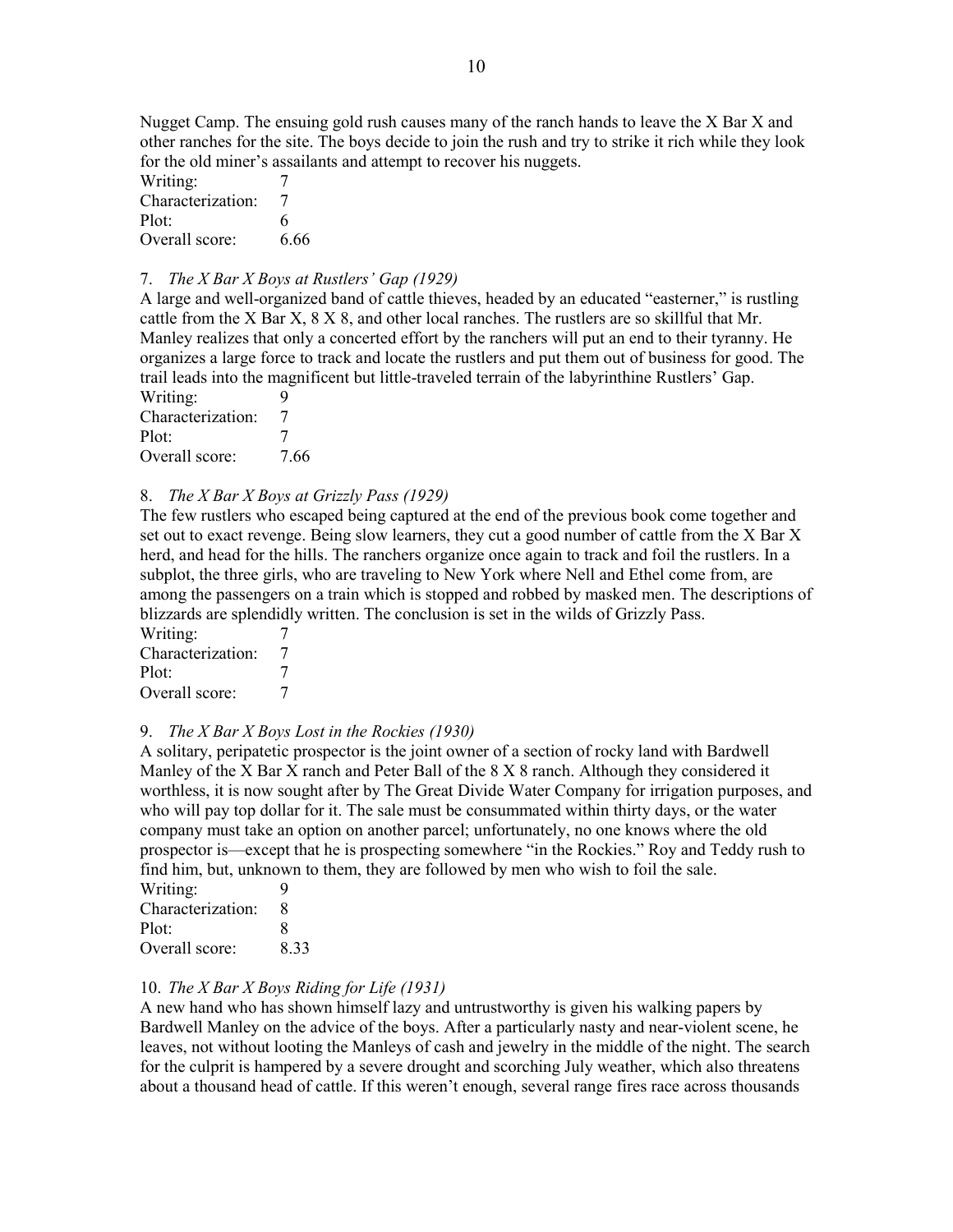of acres and threaten the ranch house and the lives of all those connected with it. The boys and several of the hands, caught in the conflagration, are forced to ride for their lives.

| Writing:          | 5    |
|-------------------|------|
| Characterization: | 4    |
| Plot:             | 7    |
| Overall score:    | 5.33 |

#### 11. The X Bar X Boys in Smoky Valley (1932)

Jacob Trant, a government inspector of ranches and their herds, is in residence at the X Bar X ranch. The boys, with several of the hands, are out gathering strays and herding their best shorthorns for shipment, when they meet a stranger, wounded and weak. In what the punchers conclude is delirium, he describes a band of outlaws who have set up in a valley distinguished by smoke and flame, and inhabited by "red monkeys" and giants who ride horses the size of elephants. Then a second stranger rides up and describes the same phenomena, adding a warning that the smoky valley is a good place to stay away from. These elements come together when the X Bar X, quickly followed by the 8 X 8, lose sizable numbers of their best shorthorns to rustlers, and the punchers of both ranches set out to recapture their prize cattle.

Writing: 5 Characterization: 5 Plot: 5 Overall score: 5

#### 12. The X Bar X Boys at Copperhead Gulch (1933)

In need of minor repair, the mail plane makes a forced landing at the X Bar X ranch. Roy and Teddy become friends with the aviator, Hank Dempsey, who offers them a joyride to Centralia, where the airport is located. The boys eagerly accept, having to go to Centralia anyway on business for their father. There they meet Larry Cobb, a fine rider who is ill and in need of a stay in the country to regain his health. At the boys' invitation, he comes to the X Bar X for a long visit. In a subplot, he and the boys become involved in aiding an Italian expatriate who has bought a neighboring ranch; in his naiveté, he has hired shady ranch hands who intend to rob him blind and take over the ranch. Finally, when Hank's plane is lost after a powerful storm near Copperhead Gulch, reputedly swarming with poisonous copperhead snakes, Roy, Teddy, and Larry set out to find their friend.

| Writing:          |   |
|-------------------|---|
| Characterization: | 7 |
| Plot:             |   |
| Overall score:    | 7 |

#### 13. The X Bar X Boys Branding the Wild Herd (1934)

During a drought which is bringing thirsty strays down from the hills seeking water, the sheriff and two deputies arrive at the X Bar X ranch. They are looking for Pedro Lanza, a dangerous and desperate convict who has escaped from a jail in New Mexico. Roy and Teddy capture him early in the book, while noting during the chase that a bunch of unusual, wild cattle has also descended from the hills, seeking water during the drought. Since the steers are not branded and are of a type not known to the local ranchers, the boys set out to claim them for the X Bar X. The convict, however, has sworn never to forget that the boys had captured him, and has bragged that no jail yet has been able to hold him for long. In a subplot, Roy and Teddy are accused of rustling by a neighboring rancher who wants to claim the wild steers for his own. In another subplot, a college professor from the East asks the boys' help in finding a treasure in gold which his uncle had hidden years earlier. Writing: 7

11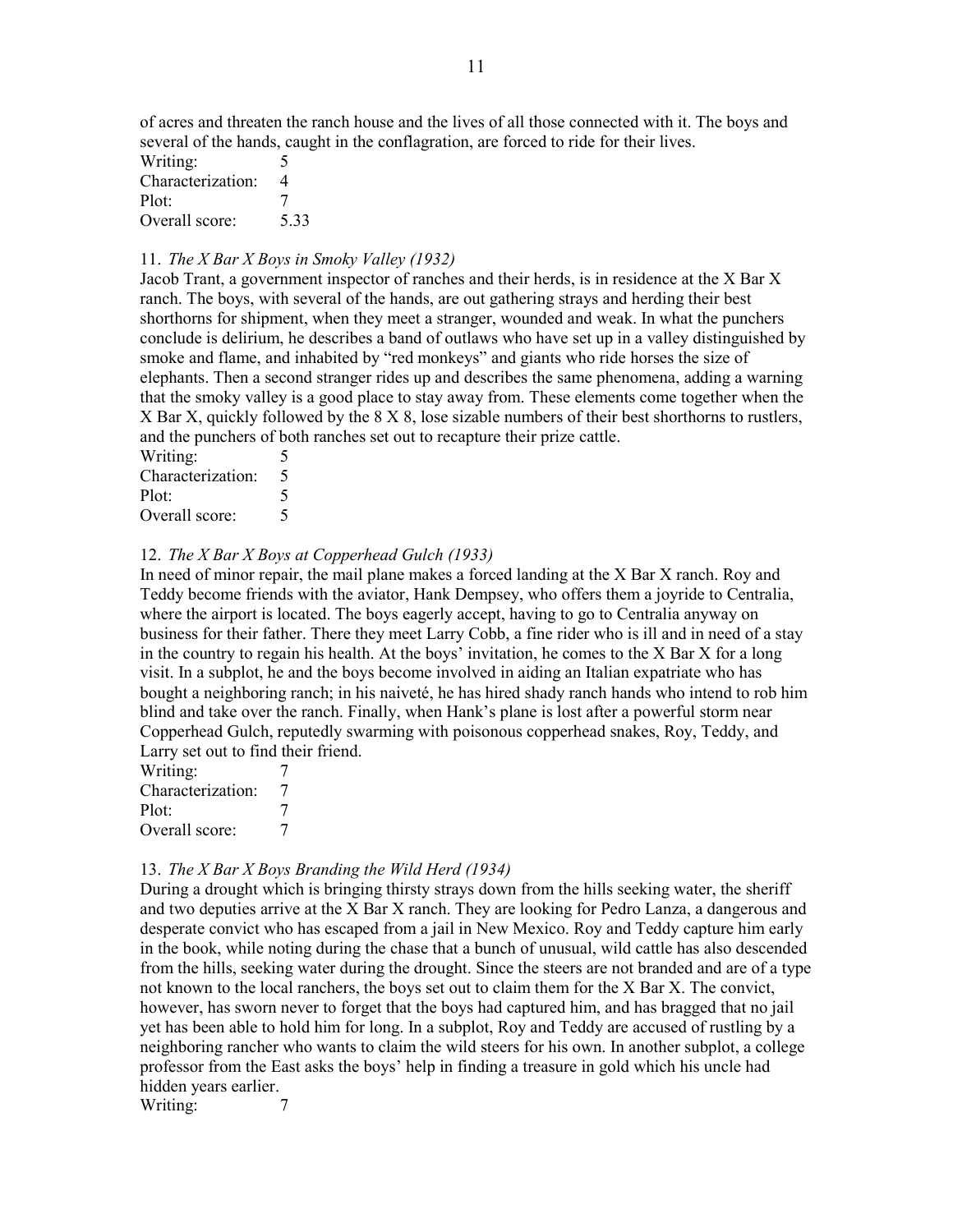| Characterization: |     |
|-------------------|-----|
| Plot:             | х   |
| Overall score:    | 733 |

#### 14. The X Bar X Boys at the Strange Rodeo (1935)

We meet a lot of the Manleys' neighbors in this volume, the first being their newest: Mr. Tyson is the new owner of the 4 Bar Circle ranch a few miles to the south of the X Bar X. He and his "adviser," Hal Draper, pay a call on Bardwell Manley to announce that Mr. Tyson is organizing a huge rodeo and county fair for all the local ranches. There will be shows and contests for all kinds of ranching skills, from riding to cooking to sewing. Punchers and womenfolk from miles around come in for the fun, including from the X Bar X. In a subplot, a worn-out horsewoman from a circus comes to rest up at the X Bar X, bringing with her a hidden tragic story. But when prize cattle begin to disappear, the serious adventures begin.

| Writing:          | 5    |
|-------------------|------|
| Characterization: | 6    |
| Plot:             | 6    |
| Overall score:    | 5.66 |

#### 15. The X Bar X Boys With the Secret Rangers (1936)

A lot of different events take place in this book. In the beginning, the boys ride to Eagles to pick up their long-awaited short-wave radio set, and are mightily put out when it is stolen within moments of their taking possession of it. While in Eagles they meet Barton Webster, who turns out to be a government secret ranger in search of a desperado named Blackjack Merton. From a man named Mr. Hardwick, Bardwell Manley and Peter Ball jointly purchase a ridge of land which they call Christmas Ridge, since they plan to sell its beautiful pines to a company which will distribute them as Christmas trees. When Roy and Teddy provide assistance to Barton Webster in tracking down Blackjack Merton, they learn that these apparently disconnected events come together.

| Writing:          | 6    |
|-------------------|------|
| Characterization: | 6    |
| Plot:             | 5    |
| Overall score:    | 5.66 |

#### 16. The X Bar X Boys Hunting the Prize Mustangs (1937)

When an epidemic threatens to decimate the best horses of the X Bar X ranch, Bardwell Manley sends his sons flying to an unfrequented but nearby canyon to find Handy Hale, an old man recently arrived in the area, living as a hermit and known for skill in treating sick animals. When the boys arrive, they find him at the point of being murdered by a big, fierce man named Jeff Northrup, from whom they rescue Mr. Hale. The reason for Northrup's antagonism to Hale is not revealed. Although the old man proves that he knows how to treat the sick animals with herbs found in a local canyon, more horses succumb to the fast-acting epidemic than are saved, and both the X Bar X and 8 X 8 ranches lose a number of their best broncos. After hearing a rumor that there are wild mustangs not too far away, Roy, Teddy, and Handy Hale set out to capture a number to replace the horses the ranches have lost. However, action is made very risky with the vicious Jeff Northrup in the background, sniping and otherwise causing serious trouble.

| Writing:          |      |
|-------------------|------|
| Characterization: | 6    |
| Plot:             | 7    |
| Overall score:    | 6.66 |

17. The X Bar X Boys at Triangle Mine (1938)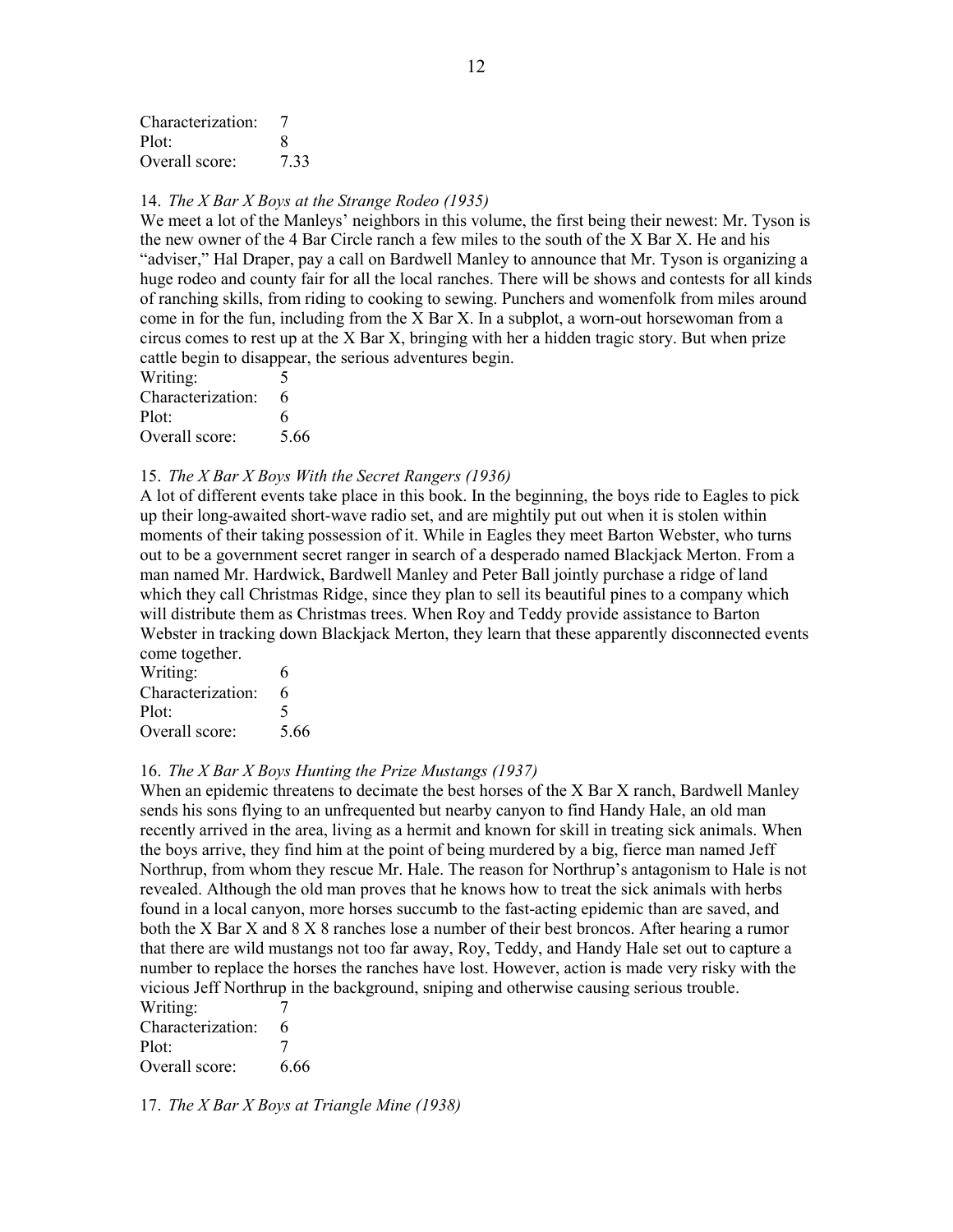Roy and Teddy rescue Mr. Gregory, a man pinned under his horse, which has fallen and broken its neck. Since he was weakened by his ordeal, the boys take him to the X Bar X ranch to recover. There he reveals that he was bringing from his home in Denver to his recently widowed sister her title deed to a zinc mine. Her mine is one of three in close proximity to each other which together are called Triangle Mine. Unless she can prove her title by the first of the following month, her property will be taken over and she will be destitute. However, the deed was lost or stolen while the man was vulnerable, apparently by a traveling companion who has been proven false. Once he recovers his strength, the man takes off to track down the man responsible. Having business for their father in the vicinity of Triangle Mine, and being concerned about the welfare of their recent guest, the boys follow.

| Writing:          | 8 |
|-------------------|---|
| Characterization: | 6 |
| Plot:             | 7 |
| Overall score:    |   |

#### 18. The X Bar X Boys and the Sagebrush Mystery (1939)

A movie company selects the X Bar X as the site for its next feature film, "The Sagebrush Mystery," thereby angering One-Arm Kosty, the caretaker of the Z II ranch which was first considered. Kosty tries to persuade the director to change his mind; when he is unsuccessful, he sets out to ruin the production through a series of moves which progress from nuisance to criminal. In a subplot, the 14-year-old star of the movie turns out to be the son whom Kosty had abandoned years before. Things really get complicated when the boy is kidnapped.  $W$ riting:

| WHIIIIL.          |  |
|-------------------|--|
| Characterization: |  |
| Plot:             |  |
| Overall score:    |  |

#### 19. The X Bar X Boys in the Haunted Gully (1940)

The buildings of the X Bar X ranch need to be painted. When Nick Looker goes into Eagles to buy the paint, he meets Henry Huffner, a housepainter in need of work, and brings him back to the ranch to do the job. While Roy and Teddy are helping him on the first day, Henry tells them about overhearing a couple of hoboes describing a place called Haunted Gully, also known as Dead Men's Gully. It is an obscure place west of the ranch, where, according to legend, a treasure is hidden. When the hoboes steal Peter Ball's car, and clues indicate that they have taken it to the vicinity of Haunted Gully, the boys decide to take the legend seriously and look for the treasure. In a subplot, during a storm Roy and Teddy discover a box containing some property of George Robinson, a medical doctor from New York who had disappeared in the vicinity two years earlier. The boys contact his grieving daughter, who comes to the ranch grasping at the slight hope that her father may be found.

| Writing:          | $\rightarrow$                                                                                                                                                        |
|-------------------|----------------------------------------------------------------------------------------------------------------------------------------------------------------------|
| Characterization: | $\mathcal{L}$                                                                                                                                                        |
| Plot:             | $\mathcal{D}_{\mathcal{A}}^{\mathcal{A}}(\mathcal{A}) = \mathcal{D}_{\mathcal{A}}^{\mathcal{A}}(\mathcal{A}) = \mathcal{D}_{\mathcal{A}}^{\mathcal{A}}(\mathcal{A})$ |
| Overall score:    | 2.33                                                                                                                                                                 |

#### 20. The X Bar X Boys and the Lost Troopers (1941)

The U.S. Army has built a fort not far from the ranch, and troopers are coming in to man it. To provide mounts for his men, the Captain purchases a few horses from the X Bar X and the 8 X 8 ranches. In the course of delivering the horses to the fort, Roy and Teddy meet a couple of troopers who indicate that they are unhappy with army life and want to desert. Shortly thereafter, they disappear, having been helped away from the fort unwittingly by the X Bar X boys. Feeling partially responsible, Roy and Teddy dedicate themselves to finding the missing men. In a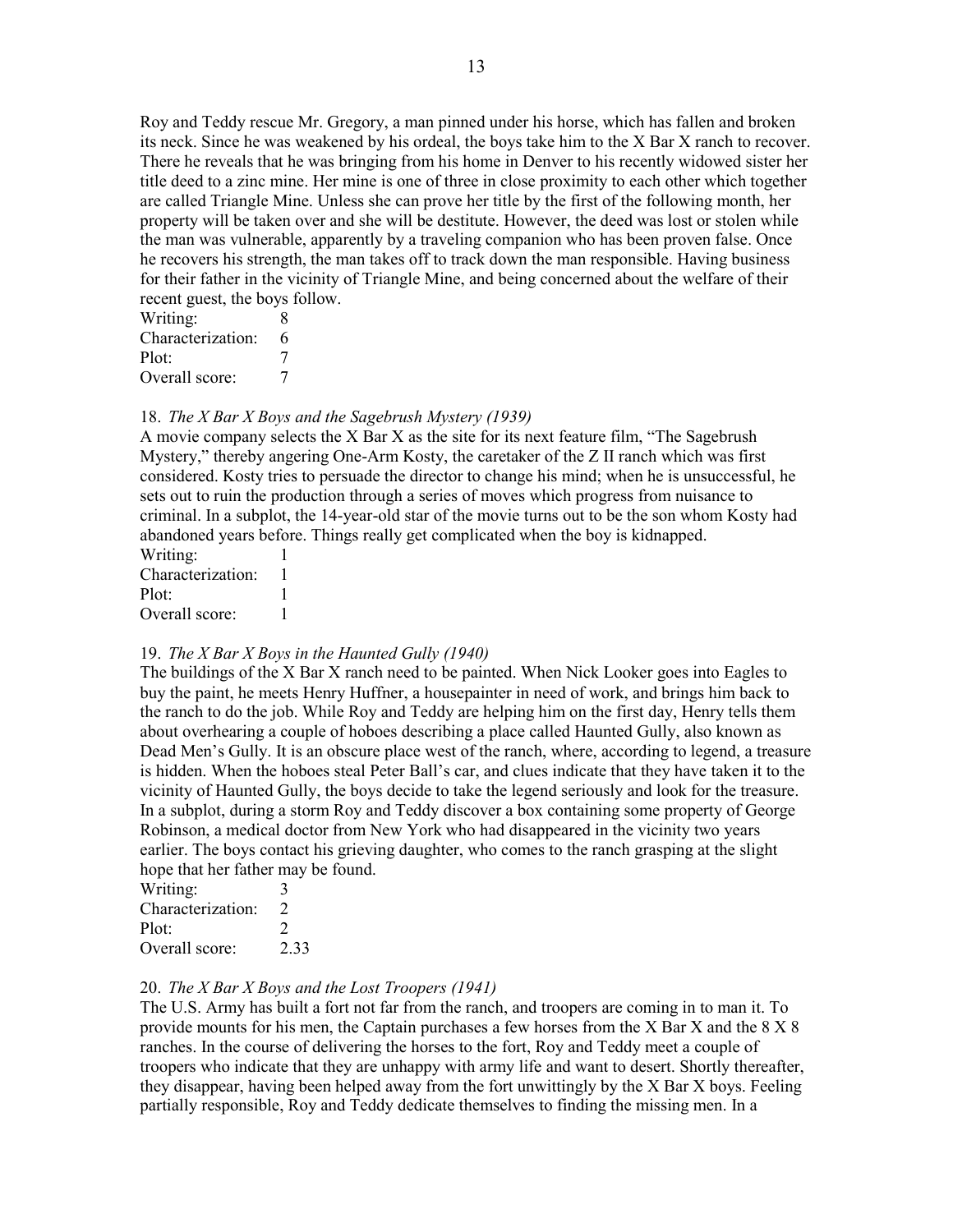subplot, an old man who is injured in an avalanche asks the boys to find his long-lost partner and restore to him \$5,000 which he had entrusted to the old man's keeping. The money is stolen, giving the boys two mysteries to solve.

| Writing:          | 3    |
|-------------------|------|
| Characterization: | 3    |
| Plot:             | 4    |
| Overall score:    | 3.33 |

#### 21. The X Bar X Boys Following the Stampede (1942)

The Manley boys meet Leon McCabe, who through correspondence has bought a local ranch from Ora Radell. Roy and Teddy accompany McCabe to his new ranch with some misgivings, since Radell is noted in the locale as an unsavory and dishonest character. Their fears prove wellfounded, as the ranch is in a state of abandonment and disrepair. The situation worsens when another "new owner" shows up with his wife and six children. Shortly after that, a third man appears with a deed to land sold him by Radell, but is actually a part of the X Bar X ranch. In a subplot, a detective appears in search of a box of jewels which has been stolen and traced to the vicinity.

| 7 |
|---|
| 7 |
| 7 |
|   |

#### 22. The X Bar X Boys With the Border Patrol (unpublished)

In the 1980s, the archives of the Stratemeyer Syndicate were deposited in the New York Public Library, and, after being catalogued, were made available in the fall of 1998 to the public under certain conditions. Early in 1999 I learned that an eight-page, typewritten, chapter-by-chapter summary exists of the unpublished  $22<sup>nd</sup>$  volume of the X Bar X Boys series. I requested a copy of this document, and permission to post a brief summary of the story line on this web site. The New York Public Library sent me the document and granted this permission, provided the proper credit lines appear in connection with the material. They appear at the end of this section. Readers of this summary may be as surprised as I was to learn that the "border" in Border Patrol is not the Mexican border, but the Canadian border!

The story begins with Roy and Teddy Manley riding with singing ranch hand Ranny Brown. He tells the boys that he going to leave the X Bar X Ranch and join a circus owned by a man named Jim Rutter. After they have returned to the ranch, Mr. Manley informs his sons that he is interested in adding a small new herd to his cattle. A man named Elias Parker, whose ranch is in southern Alberta, is giving up ranching to pursue mining. He has been building up a special breed of cattle by crossing Australian and Scottish strains. The boys beg to join their father who decides to drive up to Alberta to inspect the herd. At the border they meet an Immigration Patrol Inspector named Peter Brown, called "Pike Pete," who hails from Colorado. He relates to the Manleys that there has been a high incidence of pelt smuggling across the border.

At the ranch, Mr. Manley decides to purchase the herd. Arrangements are made to drive the cattle to the border, where the herd will be met by ranchers from the X Bar X. Returning home, they stop for customs inspection where a stowaway is detected. He is one of the ranch hands of Elias Parker's ranch. He escapes into the night.

The Manleys return home and make plans to return to meet the Canadian herd at the border. Before leaving, the boys track investigate a campfire not far from the Ranch. Although it is deserted when they locate it, a pelt from a Canadian otter rests nearby. The boys take it back to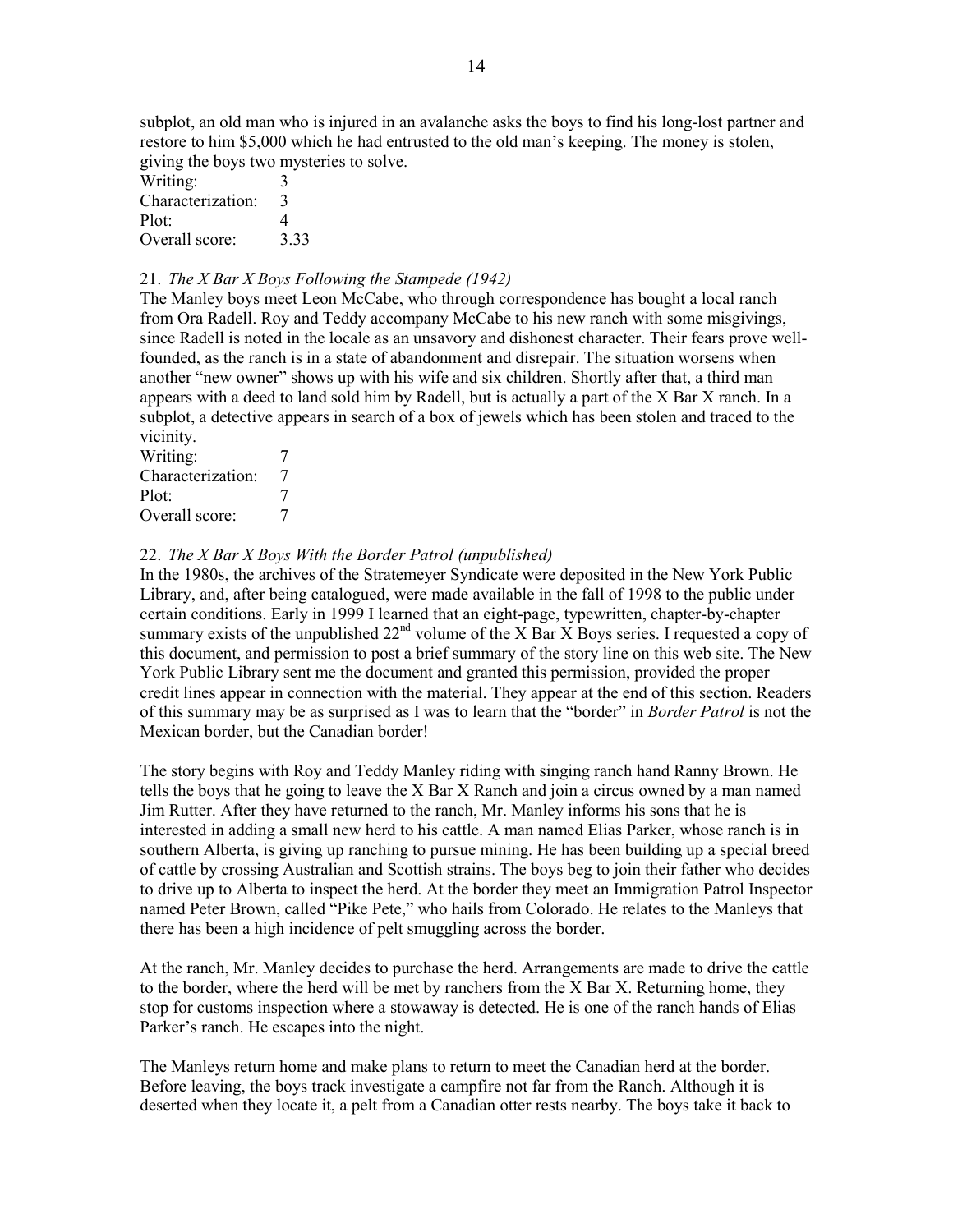the ranch, not knowing they are followed by two sinister figures. Shortly after arriving, Teddy is jumped, the pelt is taken, and the assailants makes good their escape. In daylight, the boys learn that the assailants' trail leads to a cabin, then unoccupied. They find and keep a list of smuggled pelts sold, with prices received for them.

A day or two later, after a farewell party for Ranny, the boys accompany him to the train station in Eagles, where they see a "wanted poster" featuring the visage of one of the assailants. He is described as a horse and cattle thief. The boys inform the sheriff that he is probably a smuggler as well. After meeting Nell and Curley at the station, with some boys from New York, the Manley boys invite the Eastern boys to join them on a ride to assist a geologist, also from New York, look for specimens. On the ride, they catch a glimpse of the Canadian who had tried to stow away in their car.

The next morning they wire Pike Pete of their sighting of the stowaway. Pete wires Inspector Jack Hobson, another agent, who is not far from the X Bar X Ranch. Roy and Teddy take him out to the place where they had seen the Canadian. On the search, Jack locates a cave with pelts in it, but no men. After a few adventures, the men are captured, the pelts turned over to the government, the New Yorkers continue their explorations, and Roy and Teddy join the ranchers to head for the Canadian border to meet Elias Parker's herd. On the trip, they read in the paper that the circus train, which Ranny had joined, had been wrecked and many wild animals had escaped. Several lions, tigers, and leopards are loose in the area not far from the border where the Parker herd is expected.

Although delayed by a rider named Will Watson, who had joined their bunch for a day or so, the X Bar X men arrive at the border and wait for the Parker herd. After it is long late, they call Parker, who expresses concern, since the herd had left his ranch on time. He informs the boys of the trail his cattle took, and they decide to start from both ends and meet in the middle, looking for the missing cattle. They meet the next day with no sign of the herd. Since the trail is frequently used, searching for footprints is not useful. Parker decides to contact the Canadian Border Police, and the Manley brothers decide that Watson is probably one of the rustler gang. They also suspect that the rustled herd is on the U.S. side of the border, since the stowaway was heading across the border.

After contacting the U.S. Border Patrol, the boys learn that that office is particularly overworked with three different rustling gangs, two agents out with wounds, and the escaped circus animals. The Manley are invited to help out, and accept the invitation. Circus owner Jim Rutter arrives and pleads that his animals be captured alive. The boys ask that Ranny be allowed to help them, and Rutter agrees. The boys and Ranny proceed to capture a lion, find the place where the rustled herd were turned off the main trail, and learn that the herd was taken to a railroad siding and shipped somewhere. Next they locate the cabin where the Parker ranch hands had been held captive and free them with the help of the R.C.M.P.

The railway company reports that there were no cattle cars on their train, so the boys conclude that the derailed circus cars had been commandeered by the rustlers, probably to take the cattle a short distance. A search finds cattle tracks five miles from the siding, and the boys and their companions follow them. However, a heavy rain obliterates the tracks. With effort the tracks are picked up and lost several times. After several adventures, the boys, with Ranny, spy, through binoculars, a group of hard-looking men, one of whom appeared in the wanted poster in Eagles. Overhearing that other smugglers plan to attack the boys' friends at their camp, Ranny and the boys rush back in time to capture two ambushers. These confess that the smugglers and the rustlers had joined forces and were operating on both sides of the border.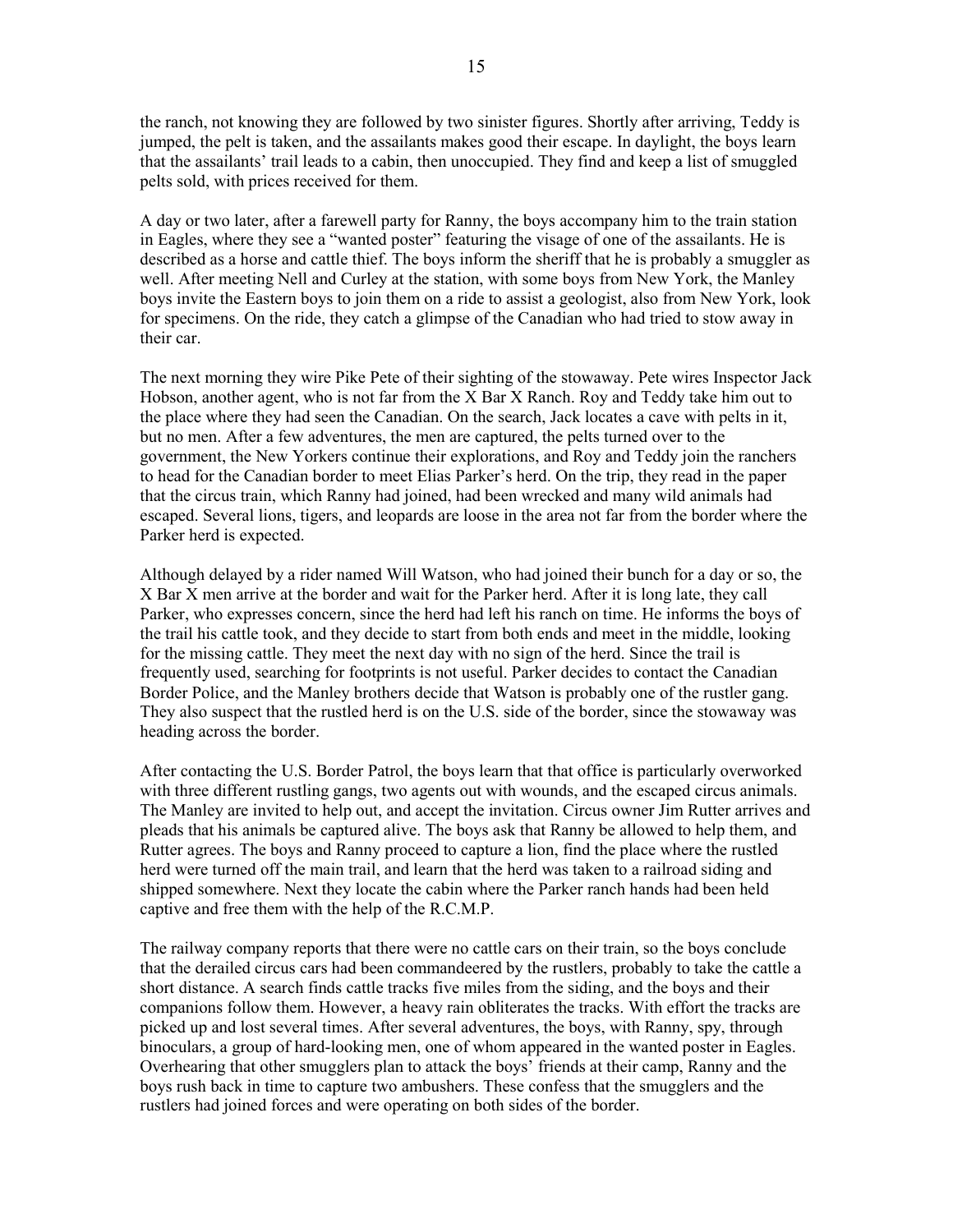Joined by two Mounties, two Border Patrolmen, and the animal-keeper from the circus, the group returns to the canyon where the rustlers' camp was located. They are still looking for the missing herd. The Mounties turn back at the border, and on the U.S. side the rest of the patrol soon locates herd's tracks. The Border Patrol reports that all escaped circus animals have been captured except a leopard who is tame. After several adventures, Roy and Teddy locate a camouflaged cabin in which the rest of gang is hidden, with the herd secreted nearby in a cave. The boys are captured and taken inside the cabin. Inspector Jack tracks the boys to the cabin, accompanied by several of the X Bar X ranchers. While the good guys ponder how to rescue the boys, the leopard appears. The animal handler rushes to the cabin, shouting that the leopard will not let any one out alive. The boys realize this is the tame beast and tell their captors that they would rather face the leopard than remain captive. They rush out to freedom. The X Bar X men then capture the rustlers, and the stolen herd is freed. All the other bad guys are captured, and the herd is taken to the X Bar X. Ranny decides to leave the circus and return to the Ranch.

#### **Stratemeyer Syndicate Records Manuscripts and Archives Division The New York Public Library Astor, Lenox and Tilden Foundations**

# THE MANLEYS: A FUNCTIONAL FAMILY

The Manley family is rare, both in the real world and the world of series books. There is sincere affection in the family, far more than in any other series I've ever read, and beautifully presented. It is unusual in that its protagonists, the brothers Manley, although just 15 and 16, are given a huge measure of independence without having their parents written out of the books through being dead, kidnapped, in a foreign country, or away on business. Even Belle Ada at age 12 is given a little independence and freedom—at least in the early books. Their father trusts the boys to run the ranch; indeed, they take turns for a week at a time in managing its affairs in every way. Roy and Teddy have a loving and manly relationship with their father, expressed with the kind of affection that most people, even today's teenagers, would really like to have from their parents and rarely get. Throughout the series, we also see the love which the husband and wife share, expressed in tenderness and respect.

No, in this series, "absent parents" are neither needed nor desired. The boys have responsibility, trust, and affection, all in balance. Pages 62-64 of At the Round Up describe a family meal in which the boys discuss the coming rodeo in which they wish to compete. The parents are encouraging, supportive, truly interested, and concerned for the boys' safety while giving them the dignity of making their own decisions.

Much later in the same book, there is this remarkable and moving scene of the father's affection for his sons:

 Mr. Manley chuckled and rested a hand on a shoulder of each of his sons. "I was just thinkin', boys, that soon you'll be wantin' to run this ranch yourselves. You can, too. You've grown up, both of you. Grown up into sons I can be proud of." Abruptly his manner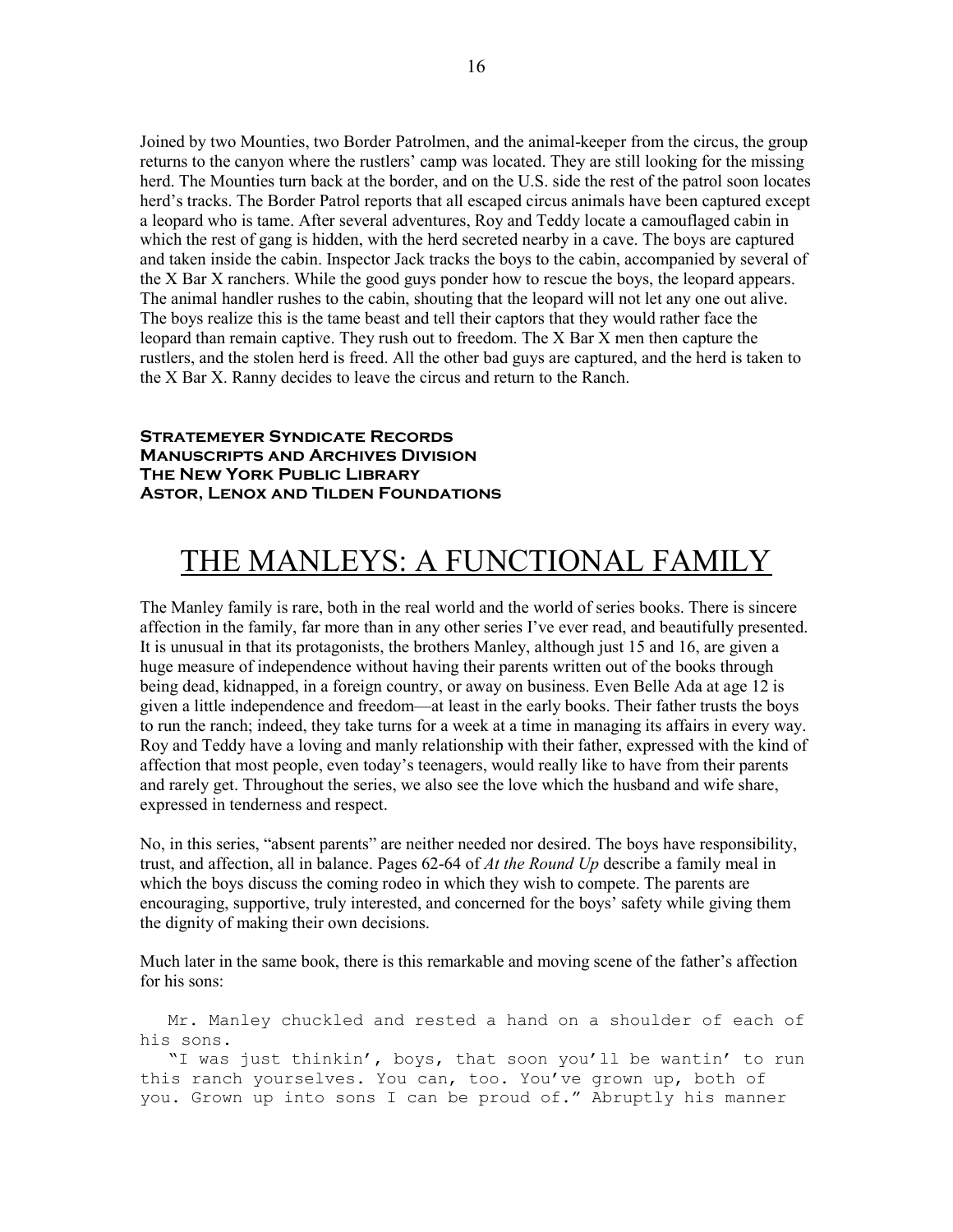```
changed, and he pulled them toward him affectionately. "Hit the 
hay now, buckers! You're not too old for me to spank if you stay 
up too late!" Laughing, he released them. "Up early to-morrow. 
Plenty to do. Good-night, boys!" 
   "Good-night, Dad!" 
   Halfway up the stairs Teddy paused. 
    "I think," he said slowly, "that dad is a regular fellow. I'd 
do anything for him." 
   Roy replied with a single sentence, but so fervent was it that 
it seemed almost like a prayer: 
    "I'll tell a maverick he is!" 
   And they continued to their room.
   (page 113)
```
The contrast with Fenton Hardy is almost painful, who expresses almost no emotion or affection to his sons whatever, except in a mild professional partnership. It's no mystery why Joe can't get close to Iola, and Frank remains respectful but aloof from Callie. The primary exception to Fenton's lack of expression is in the D-minus book *The Disappearing Floor* when he thinks the boys have been killed in a crack up, but even this is presented in an artificial and anonymous fashion, and much too late.

 "My boys! My boys!" sobbed a voice in the thick woods outside, around a bend in the rutted country lane.

 A figure in wrinkled clothing stood with bowed head before the ruins of the Hardy brothers' automobile. Long and sorrowfully the man stared at the wreckage as a slight breeze stirred in the trees towering overhead.

```
 "Gone ... forever." The drawn lips formed the words 
soundlessly.
```
 At length the figure turned and wet-eyed trudged away. (The Disappearing Floor, pages 144-145)

One would think that a great detective like Fenton Hardy would notice that there were no signs of any injury or bloodletting in the wreck, and that there is no evidence anywhere that his sons have been injured at all, much less fatally.

### VIRTUE AND HUMOR

The first nine books establish the high moral code of the West by which the decisions and attitudes on the X Bar X ranch are defined. The pillars of this code include respecting a man's privacy if he wants to keep his own counsel, supporting him if he asks for help, generosity to one's friends, fairness to one's enemies, scrupulous honesty in all dealings, accepting good fortune and bad as it comes your way, unquestioned loyalty to the boss, justice without vengeance, helping your neighbor while respecting his fences, hospitality to friends and strangers alike, and expecting the best from others while showing mercy when you don't get it. These virtues are the constant background to the action in these books, and mark its distinguishing characteristics. The code lags in some of the later books, and is seriously compromised in volumes 10 and 11, but is never completed eclipsed.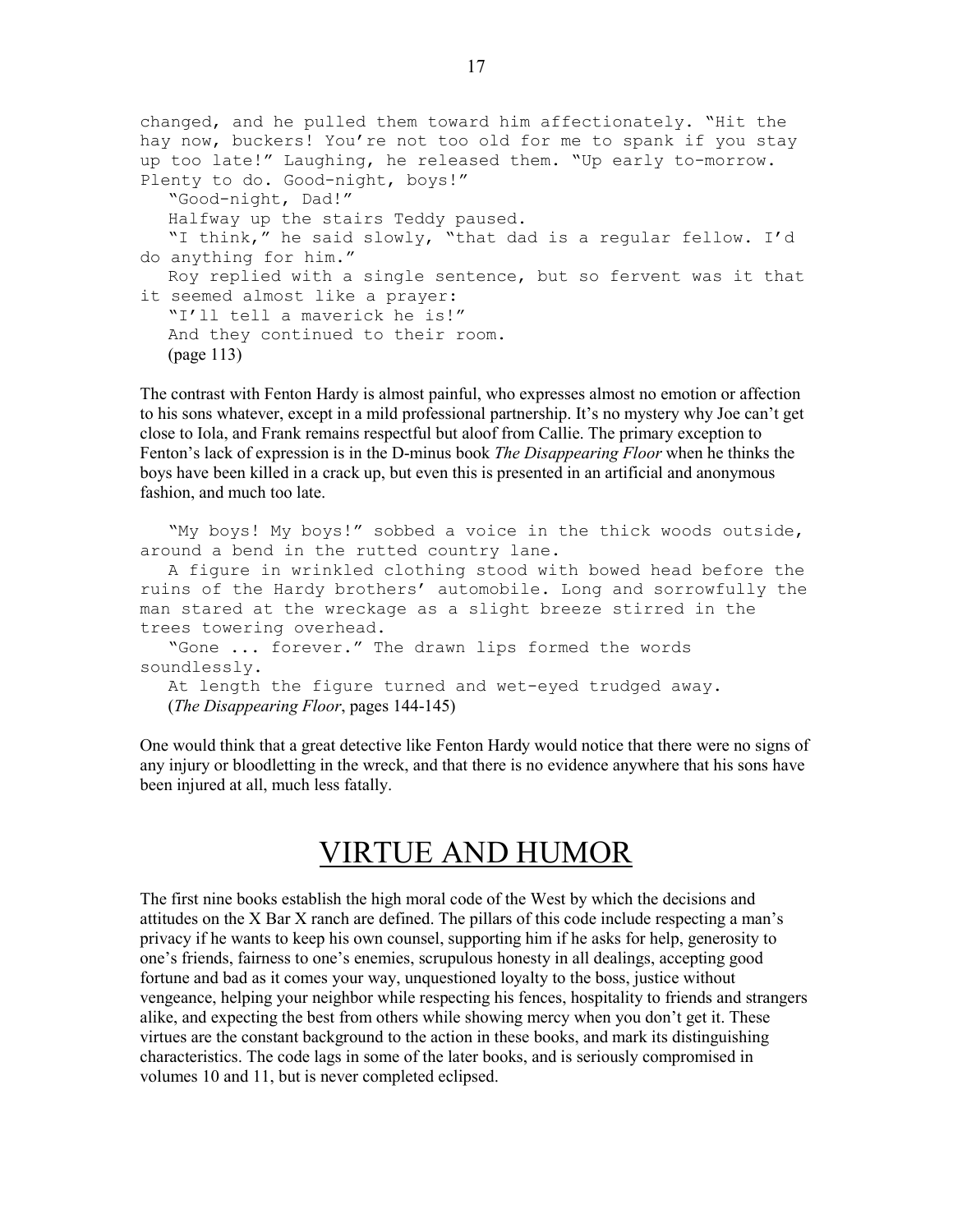The philosophy behind these attitudes is rarely spelled out, but examples of the virtues are so abundant throughout the first nine volumes, and noticeable in the remainder, that they can easily be distilled from the action. In *On Big Bison Trail*, for example, one of the subplots involves Nick Looker, who is troubled when an impostor tries to claim an inheritance which is rightfully his. The casual record-keeping of the West makes the outcome doubtful. Although Nick is obviously disturbed, his fellows leave him alone until he is ready to tell them the problem. Once they are made aware of the need, they put enormous effort into seeing justice done. When Nick is offered an easy way to the inheritance by a crooked lawyer, he never wavers in his determination to get it honestly or not at all. Finally, once he comes out on top, he shares his bounty with his friends by "losing" to them through a poker game so as to preserve their dignity.

The series is notable also for strong doses of humor. Bunk house capers and family fun frequent most of the stories, not vital to the plot but essential for setting the atmosphere of the X Bar X ranch. The discriminating reader may detect a parallel to the hijinks of the boys in the early Hardy Boys series. The events described are not just comic relief but also provide the setting for important character development. The individuals are carefully and consistently sketched, and are well-delineated, with their personalities distinct and usually maintained throughout the series. The first nine volumes masterfully present this facet of the X Bar X series, but many of the later volumes maintain it admirably.

Focusing on the first nine volumes, we note that the humor is a tongue-in-cheek and clever style, sometimes subtle, usually evident in times of stress in the plot, and always wry. These excerpts from *On Whirlpool River* provide a few examples from an enormous store in the writing.

 If they did come upon the bear, by great good luck Roy might succeed in placing a shot through the eye into the brain, which was the only place where the small bullet would be effective. If he missed—well, several things might happen, and not all of them to the bear.

(page 4)

 "Who, me?" Nick's face expressed hurt surprise, "What have I done, boss?"

 "Well, outside of lettin' our Durhams wander over on Jake Trummer's land and making' him come over here fit to be tied, I guess nothin.' But we all have our own ideas, an' mine, strange as it may seem, is that when a man's set to ridin' cattle, he's supposed to ride 'em, and not let 'em mess up a neighbor's grazin' ground."

(pages 26-27)

 "The Pup ain't worth the powder to blow him up, though I'd chip in my little bit to stand part of the expense if any one wanted to try it," he chuckled. (page 97)

In *At the Round Up*, when two shady characters try to pump one of the ranch hands about Bardwell Manley's business affairs, we learn that he

"told 'em that we had fifty head of shorthorns that were being shipped to the King of Siam, in trade for a herd of elephants. He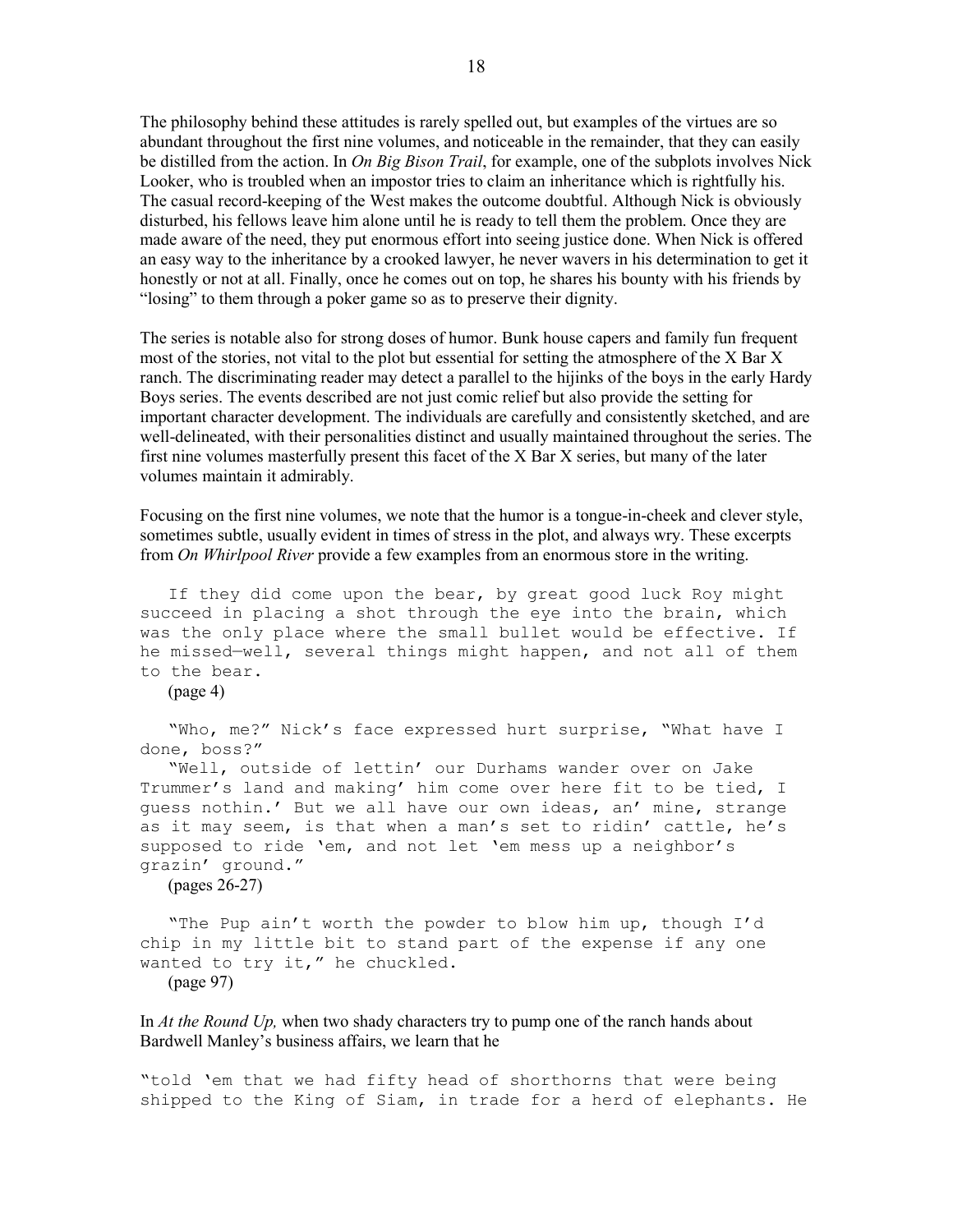said that we were going to start an elephant farm out here and grow ivory for our own pool balls." (page 4)

When Roy is teased about his affection for Nell when the girls visit the X Bar X, he quickly takes the luggage up the front steps of the house, abandoning the welcoming crowd. Teddy is urged to "go and console him. He'll set fire to the house with that face of his." (At the Round Up, page 46)

When Roy teases his sister about some romance novel she is reading, Belle Ada exclaims, "Don't go snooping into my affairs! I guess I can read what books I want to." Her mother corrects her, "Within limits, my dear... It wouldn't do for you to feed on too much silly fiction, you know. Upstairs I have a volume of essays by famous writers." (At the Round Up, page 43)

In this incident, one has a definite impression that author James Cody Ferris is taking a very rare opportunity to laugh at himself and the readers of series books. Why, if Mrs. Manley's attitude had been common, series books would have been read under covers at night with a flashlight, and librarians and educators would have denounced them as unwholesome! It is a tongue-in-cheek joke in a work of series book fiction. It is especially enjoyable to the series book fans of today, similar to the unintentional irony when Frank and Joe find a rare book in "an old second-hand book shop"! (The Twisted Claw, pages 13-14)

### THE WRITING

By far the best writing in the series is found in the first nine volumes. Although the opportunities for plotting are limited (see the section of this web site called "The Flaw"), the books often have one or two subplots going in addition to the main story. Sometimes, like an Indiana Jones or James Bond movie, the tale begins with a two-chapter adventure—such as when the boys were caught in a landslide *(In Thunder Canyon)*, cornered by a bear *(On Whirlpool River)*, or lost in a blizzard (At Grizzly Pass).

In most of the books, there is plenty of occasion for flying bullets, and the X Bar X boys get flesh wounds once in a while, and sustain bullet holes in their hats and sleeves. A few bad guys do get wounded in the hand or leg, and a few good guys get creased, but those who aim to kill "cain't hit the side of a barn," and those who can shoot accurately don't aim to kill. So there is plenty of gun totin', with rifles carried on saddles, six-shooters in holsters, and full cartridge belts, but the only death-dealing is done to wolves, bears, rattlesnakes, and wildcats, and then only to save lives.

The dialogue of the characters is mostly a well-crafted western slang, but—in the early books at least—with the occasional sign of "upper class" vocabulary. Strangely, the two styles don't jar, but rather add flavor to the books. For example, in *On Whirlpool River*, one of the punchers says, "That's enough, Roy. We'll do the rest. There ain't no need for you to elucidate" (page 72). The X Bar X series is the only one I've run across which seriously puts words like "'Twas" and "Tisn't" into the mouths of its characters, and couples words like "exigencies" with words like "ain't" and "reckon."

This author's skill is not exhausted by his ability to produce scenes of complex but believable humor, or his savvy in developing the personalities of numerous characters, or in stitching together dialogue that could never have been spoken anywhere on earth. In many ways, he comes to his peak when he pulls at the reader's heart with majestic descriptions of the boys'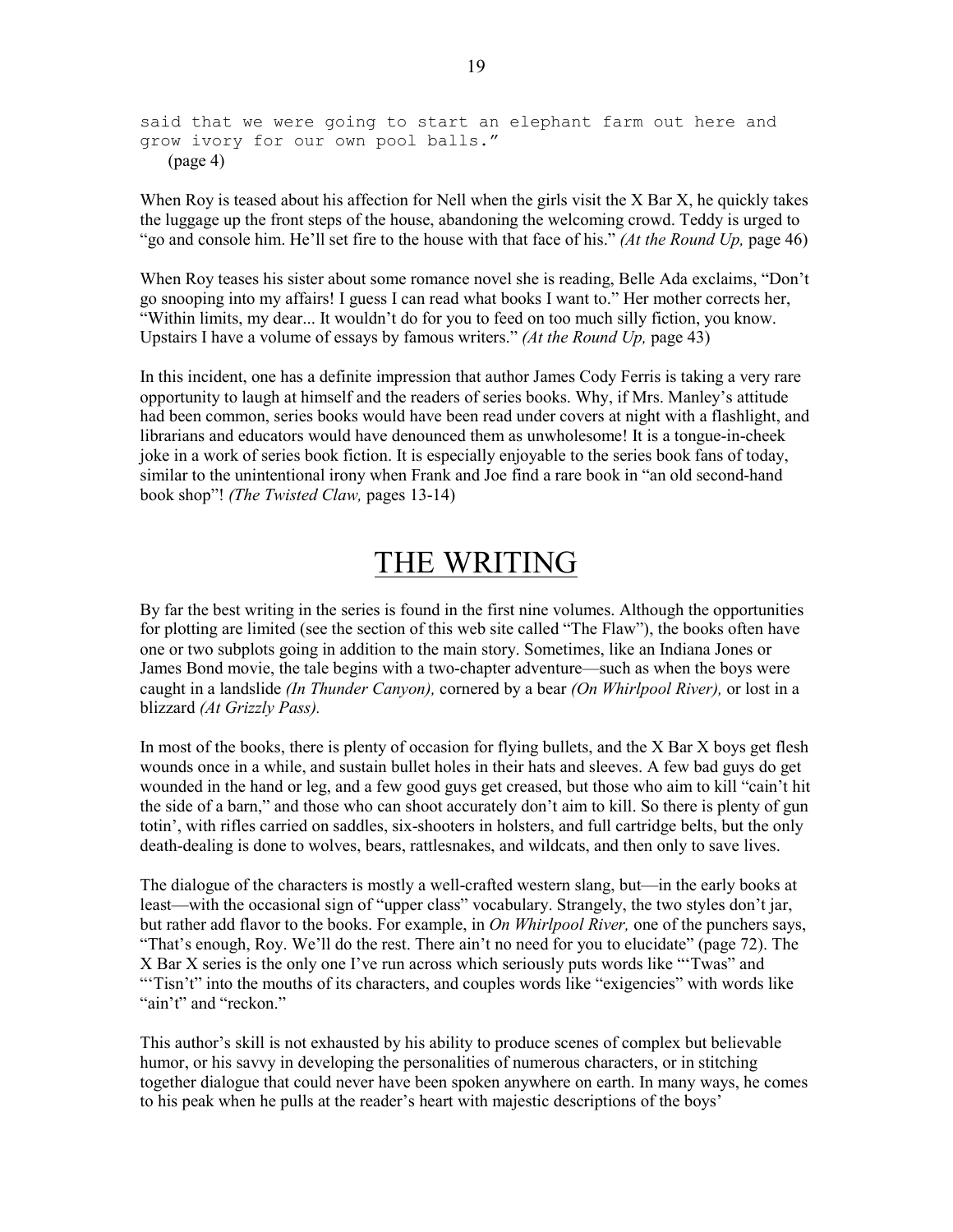surroundings. The writing is frequently spectacular, never repetitive, and holds its own among even the best of other series book writing.

 The day was drawing to a close. The few clouds in the deep blue sky had gathered on the horizon, like white sheep flocking to the fold. The orange and yellow colors of early sunset were already streaking the heavens. A bird, flying low, left a streamer of purling song behind him.

 The landscape was dotted with water-holes, some of them dried up from the long summer sun, others containing only moisture enough to cover the bottom. As the boys rode on, Bitter Cliff lookout came into view, and then it was only a half hour to the X Bar X ranch.

(At the Round Up, page 7)

The day grew colder as the sun approached the horizon. Gradually the mountains took on that bluish tint that heralds the twilight. The moon arose, a placid, washed-out circlet in the azure sky. As the day darkened, the moon became brighter, and when it finally shone, an incandescent orb, Teddy arose. Night had come.

(At the Round Up, page 106)

 It was a desolate tract, that last range of Red Rock Mountain. The slope, which rose gently at first and farther on more steeply, was dotted here and there with trees that had been burned almost leafless by summer suns. The land on the incline lay completely open to the brazen sky. It had long since been beaten into submission and only half-heartedly ventured to try to produce anything in the way of vegetation.

(At Rustlers' Gap, page 181)

 At last, after an hour, the bombardment of thunder subsided and the lightning grew less livid. The wind stopped suddenly, as if someone had shut off an electric fan. Then it began to blow again softly, whining and sobbing in the tops of the trees and soughing through the sodden leaves that dripped continuously like the patter of a rapid-fire gun.

(At Rustlers' Gap, page 187)

 Faster and thicker came the snow. Louder and higher shrieked the wind, as it whipped the flakes into fantastic shapes that seemed to Teddy to be pushing against him and trying to keep him from going forward.

 ... The two boys rode out of the grove and into the teeth of the howling gale. There were only slight traces of the trail, and they had to trust to luck as they started down the open mountainside. The fierce norther blew the snow in their faces and eyes and blinded them, cutting their cheeks with sharp particles of ice.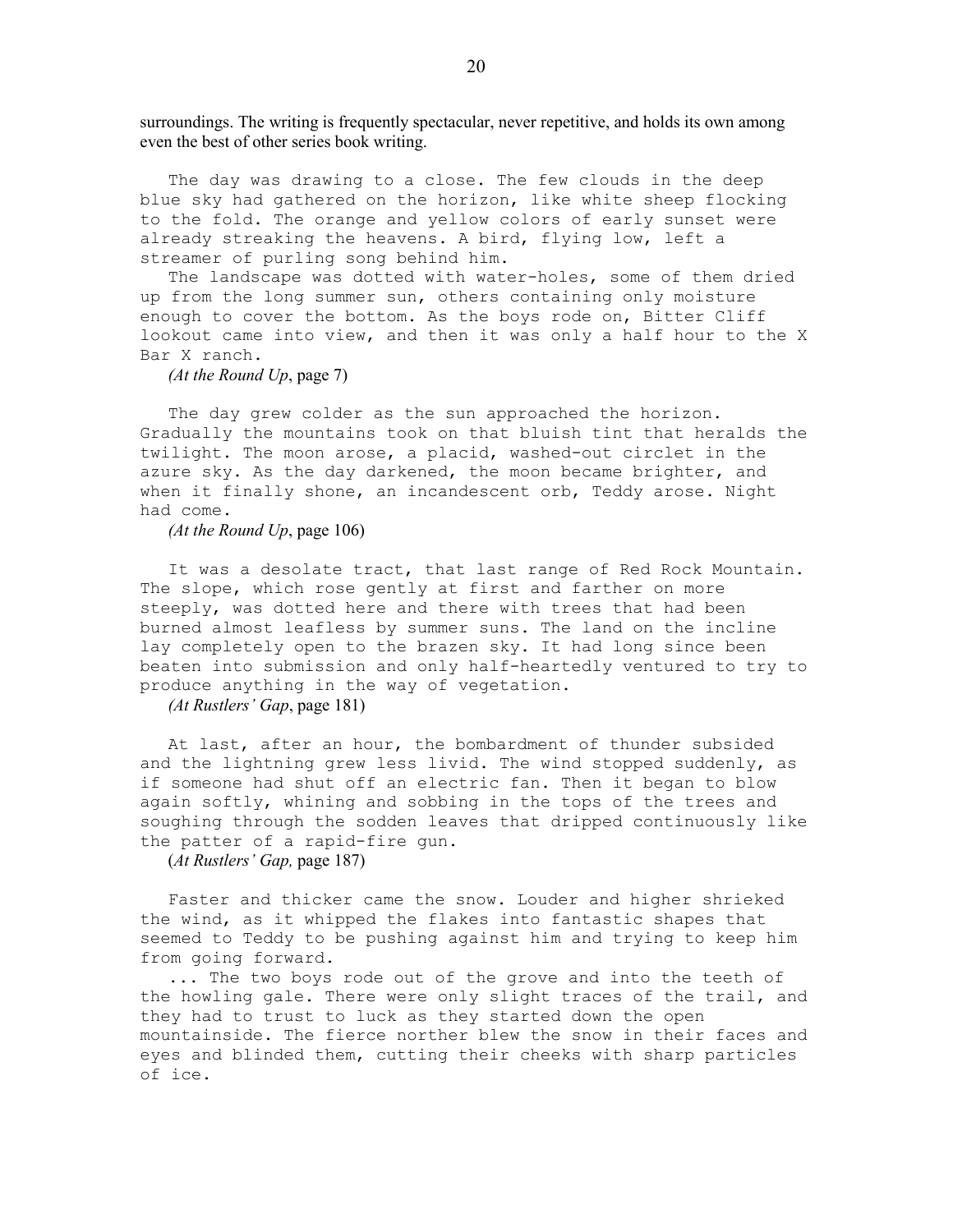... The wind had now risen to a ninety-mile gale which blew the light, dry snow in great, whirling eddies in every direction. It was possible to see but a few feet ahead, and the winding trail was covered with little drifts which, in places, blotted out the path and covered the dangerous gullies with which the trail was intersected.

 $(At$  Grizzly Pass, pages 3, 9, 11)

#### Though such evocative writing is scarce in subsequent volumes, it is not altogether absent.

 Twilight on the prairie is a long time coming when there are no hills behind which the sun may quickly disappear. That night, however, the sky was beginning to be overcast with a mass of steel-gray clouds. Long, thick outriders of a coming storm, black with strings of fluffy white vapor flapped across the heavens like huge bats out for their nocturnal parade.

(Copperhead Gulch, page 60)

 Gradually they were nearing a wildly picturesque mountain range. Ahead of them was a veritable forest of pine trees. The road led through it.

 "Isn't this great?" Roy shouted. There was a green dusk under the wide-spreading branches. The only sound they could hear was made by rushing, tumbling water, and that was not very near.

 "Sounds like a cascade over on a mountain," Roy exclaimed. Then through an opening he beheld a view so beautiful he drew rein to gaze at it. The forest ended abruptly at the edge of a narrow, though deep, ravine. Beyond rose the jagged gray wall of a mountain. Over its side from a great height a waterfall tumbled. ... For many moments he stood there admiring the waterfall with its rainbow of colors in the setting sun. (At Triangle Mine, page 68-69)

### THE FLAW

With all of its charms and strengths, the X Bar X series has a serious built-in flaw: the setting provides only limited possibilities for plots. The action is always centered on the ranch, and the largest close center for any kind of activity is the little town of Eagles. That leaves little opportunity for excitement beyond riding, resisting rustlers, rodeos, round-ups, and ranch life, gold and girls, storms and scenery. After a while, it can get a little monotonous. The style of the series really forbids that the boys journey elsewhere.

Other series are more flexible, and their action is transferable. Ken Holt and Sandy Allen go to Colorado (were they near the X Bar X ranch?), Mexico, and other exotic places; Rick Brant spends about two-thirds of his books outside the country; Tom Quest gets around a few times; Don Sturdy of course is *never* home, once he manipulates his father into getting him out of the clutches of his hand-wringing mother; and the Hardy Boys get their share of frequent flyer miles even in the original text versions. But there could never be any titles like The X Bar X Boys in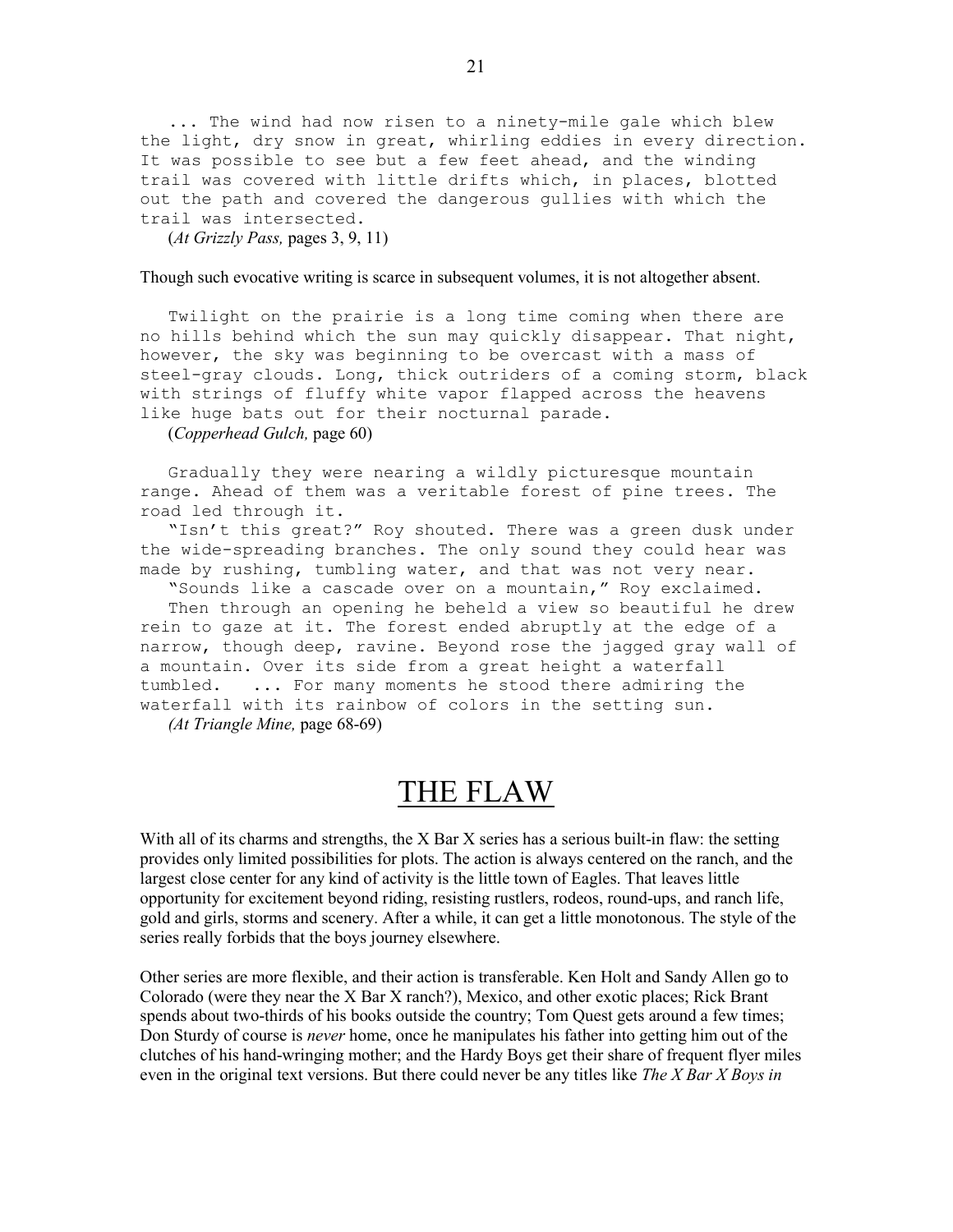Argentina or The X Bar X Boys Ride the Tundra. (However, see the entry for With the Border Patrol in the section called "The Books.")

As an unfortunate corollary to this, there is little variety in criminal possibilities. Mostly there is rustling, rustling, and more rustling. There is occasionally a little extra excitement when the boys deal with fraud, theft, missing persons, or kidnapping, or face danger from weather and animal predators, but you're not going to find Roy and Teddy riding Star and Flash on the outskirts of Chicago or packing their gear for long trips on ship or plane.

This means that, to keep the plots going, what the criminal element lacks in imagination and when it isn't around, will have to be made up for by Adventure in the Great West. Too often, perhaps, Adventure has to carry the stories about as much as any mystery to be solved or crime to be thwarted or punished. Admittedly this is often skillfully done, but after a while, the reading can get to drag a little. Sometimes the plots stretch a long way to introduce mystery or excitement, and the stretch is just not always enough to work. Perusing the entire series may be better done over time, with breaks in between the books.

# THE AUTHORS

The name after each title in the X Bar X Boys series is James Cody Ferris. Since the series was a Stratemeyer production, we know that this is a pseudonym, doubtless purposely reminiscent of William Cody, a.k.a. Buffalo Bill. There are at least two individuals involved the actual authorship of the volumes produced by the Stratemeyer Syndicate: the person who originated the story and wrote the plot in summary form, and the ghostwriter who penned the words from the summary. Until the files of the Stratemeyer Syndicate were opened by the New York Public Library to researchers (see the section of this web site called "The Phantom Title, Etc."), the best one could do was use internal evidence in the stories to make an educated guess as to the ghostwriter. The words you are reading now were written June 6, 1999, and publicize the fruit of the initial researches in this area of James Keeline and his friend Geoff Lapin, both of whom have had access to the Stratemeyer files; James has shared their discoveries with me whenever they involved the X Bar X Boys series. James provided the information for volumes 1-10 and 21-22, and Geoff provided it for volumes 11-20. I am grateful to James, and through him to Geoff, for kindly sharing their research with me. This new article replaces the educated guesses I made and publicized in 1998, before these files became accessible.

Although my guesses were right in a few cases, I have had to make many revisions—sometimes reluctantly, I must admit. Internal evidence had to be squared with the information in the Stratemeyer files, and in a couple of places I had to be convinced. Although there are two "unknowns" in the list of outliners, James has patiently convinced me of the accuracy of the names which his and Geoff's research has discovered. It is remotely possible that new evidence may surface as research continues. For example, if we learn that one ghostwriter was initially given the outline (as indicated in Stratemeyer files) but couldn't or wouldn't write the story, and someone else did, then this would change who really wrote a particular book. This kind of information will emerge from studying the correspondence from a particular time period—a very time-consuming procedure.

Another factor which can introduce variations in the writing is the length and detail of the manuscript. As Edward Stratemeyer's daughters, Harriet and Edna, became more experienced in the business, they supplied more complete outlines to the ghostwriters, and applied a heavier hand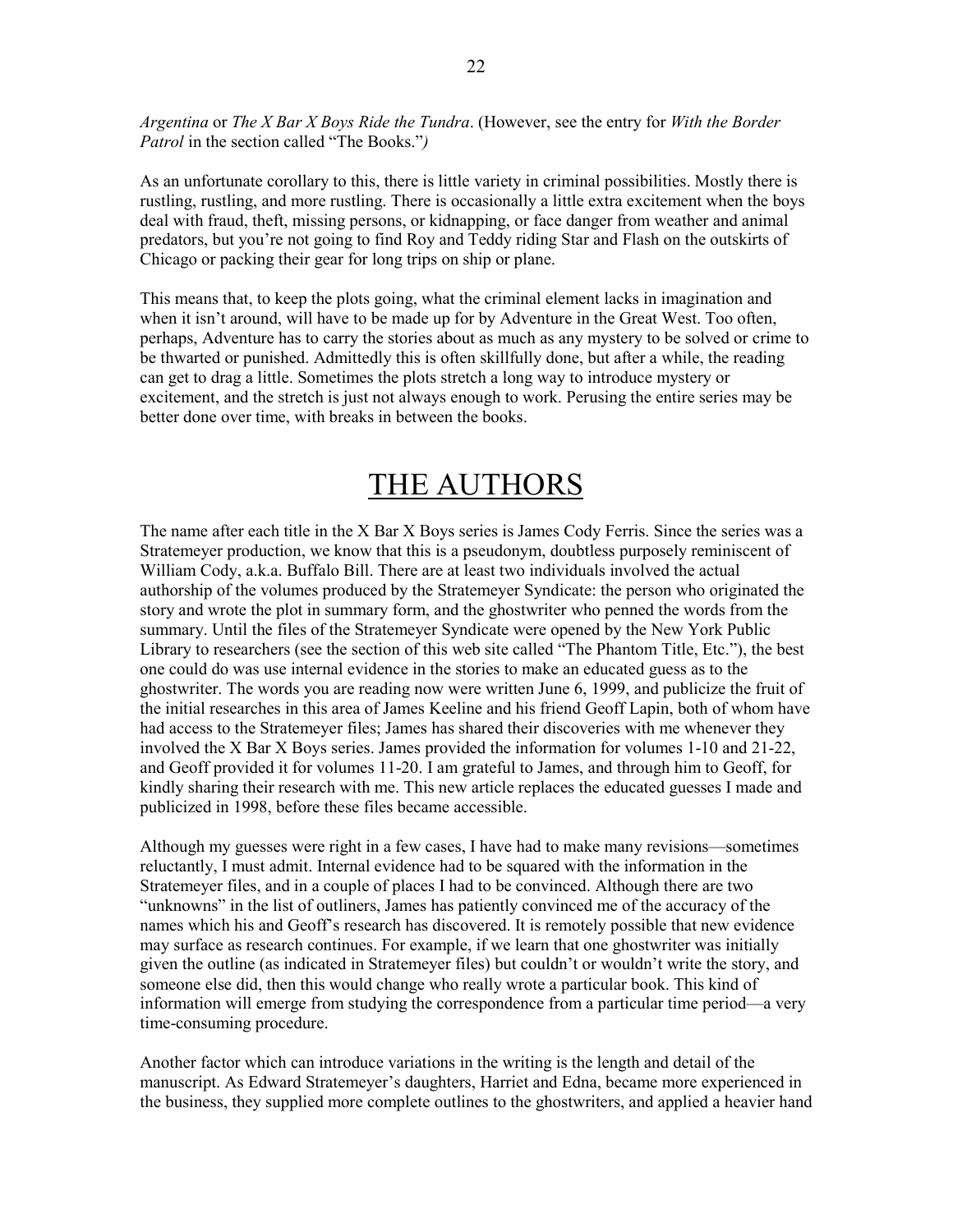in editing the result. Ghostwriters, depending on how busy they were at the time of writing, could supply a manuscript of varying length or quality, which might need rewriting.

According to the information in the Stratemeyer files, the outliners and ghostwriters of the books of the X Bar X Boys series are as follows. The biographical information was provided by James Keeline.

#### Outliners:

Edward Stratemeyer, Volumes 1-10. The X Bar X Boys on the Ranch (1926). The X Bar X Boys in Thunder Canyon (1926). The X Bar X Boys on Whirlpool River  $(1926)$ . The X Bar X Boys on Big Bison Trail  $(1927)$ . The X Bar X Boys at the Round Up  $(1927)$ . The X Bar X Boys at Nugget Camp  $(1928)$ . The  $X$  Bar  $X$  Boys at Rustlers' Gap (1929). The X Bar X Boys at Grizzly Pass  $(1929)$ . The  $X$  Bar  $X$  Boys Lost in the Rockies (1930). The X Bar X Boys Riding for Life  $(1931)$ .

Edward Stratemeyer (1862-1930) was the founder of the Stratemeyer Syndicate. In addition to managing the business and plotting most of the early books it produced, he wrote under his own name and two main personal pseudonyms, "Arthur M. Winfield" and "Capt. Ralph Bonehill."

Howard Garis, Volume 11.

The X Bar X Boys in Smoky Valley  $(1932)$ .

Howard Roger Garis (1873-1962) was the most prolific ghostwriter for the Syndicate, with more than 285 book-length manuscripts, and was a close friend of Edward Stratemeyer. His son Roger told of how Edward and Howard would act out scenes from books to make sure that they made sense. Some of the major series for which Garis contributed volumes include the Motor Boys series (1-22), Great Marvel series (1-5, 8-9), Jack Ranger series (2-6), Tom Swift series (1-24, 28- 36, 38), Bobbsey Twins series (4-28), and many others. In addition to his incredible Syndicate work, Garis created the Uncle Wiggily stories about a rheumatic gentleman rabbit which were syndicated in newspapers across the country on a weekly basis for more than fifty years (between 1910 and 1962). He also invented the Uncle Wiggily board game which was a best-selling children's game for several decades.

Edna Camilla Stratemeyer Squier, Volumes 12-13, 15-16, 18-20

The X Bar X Boys at Copperhead Gulch (1933)

The X Bar X Boys Branding the Wild Herd (1934)

The X Bar X Boys With the Secret Rangers (1936)

The  $X$  Bar  $X$  Boys Hunting the Prize Mustangs (1937)

The X Bar X Boys and the Sagebrush Mystery (1939)

The  $X$  Bar  $X$  Boys in the Haunted Gully (1940)

The  $X$  Bar  $X$  Boys and the Lost Trooper  $s(1941)$ 

Edna Camilla Stratemeyer Squier (1895-1974) was the youngest daughter of Edward Stratemeyer and Magdalene Baker Van Camp Stratemeyer (1867-1935). After Edward's death in 1930, Edna and her elder sister, Harriet Stratemeyer Adams (1892-1982), first tried (unsuccessfully) to sell the Syndicate, then began to run it themselves. Edna was the Syndicate's most prolific outliner, creating twice as many as Harriet did. She also wrote one volume in the Kay Tracey series (13). After 1942, she moved to Florida and became a silent partner in the Syndicate.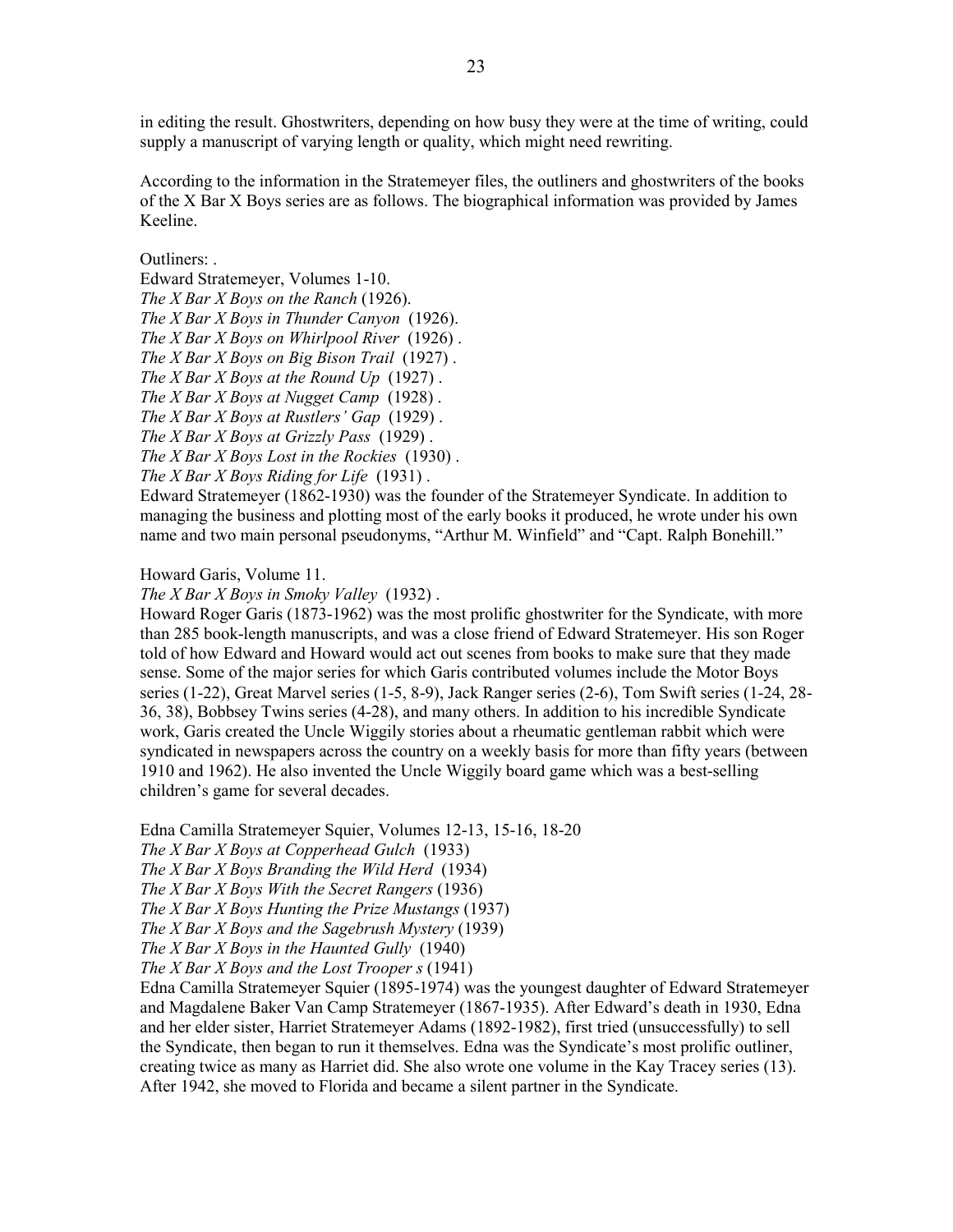Harriet Stratemeyer Adams, Volumes 14 and 17 The X Bar X Boys at the Strange Rodeo  $(1935)$ The  $X$  Bar  $X$  Boys at Triangle Mine  $(1938)$ Harriet Stratemeyer Adams (1892-1982) was the eldest daughter of Edward Stratemeyer and eventually became the CEO of the Syndicate. For the most part, her early work was centered around managing the writing of others. However, she began writing extensively for the Syndicate after Edna left in 1942. She wrote most of the later volumes of the Nancy Drew series (31, 35- 59), many in the Bobbsey Twins series (36-40, 42-48), and many in the Dana Girls series (18-30), among others.

Unknown, Volumes 21-22 The X Bar X Boys Following the Stampede  $(1942)$ The X Bar X Boys With the Border Patrol (not published)

Ghostwriters:

Roger Garis, Volumes 1-6 The  $X$  Bar  $X$  Boys on the Ranch (1926) The X Bar X Boys in Thunder Canyon  $(1926)$ The X Bar X Boys on Whirlpool River (1926) The X Bar X Boys on Big Bison Trai  $l$  (1927) The X Bar X Boys at the Round Up  $(1927)$ The X Bar X Boys at Nugget Camp (1928) Roger Carroll Garis (1901-1967) was the son of Howard Roger Garis (1873-1962) and Lilian C.

McNamara Garis (1873-1954). He wrote several books for the Syndicate, including volumes in the Nat Ridley series (5, 14-16), Bobby Blake series (12), and Randy Starr series (1-2). He wrote a memoir of his family's writing career called  $My$  Father Was Uncle Wiggily (published by McGraw-Hill, 1966).

Frank Dorrance Hopley, Volumes 7-12 The X Bar X Boys at Rustlers' Gap  $(1929)$ The X Bar X Boys at Grizzly Pass  $(1929)$ The  $X$  Bar  $X$  Boys Lost in the Rockies (1930) The X Bar X Boys Riding for Life  $(1931)$ The  $X$  Bar  $X$  Boys in Smoky Valley (1932) The X Bar X Boys at Copperhead Gulch (1933)

Frank Dorrance Hopley (1872-1933) wrote volumes in the Bob Chase series (1-5) and Jerry Ford series (1-4). He also wrote one book published under his own name called At the Crossroads (published by Augustana Book Concern, 1931). A letter in The Mystery and Adventure Series Review, Volume 22, page 29, revealed Hopley's existence for the first time and listed the date of his death as 1930; however, later research in the Stratemeyer files indicates that he died in August 1933.

Walter Karig, Volume 13

The X Bar X Boys Branding the Wild Herd (1934)

Walter Karig (1898-1956) was a Captain in the U.S. Navy and wrote a number of books referring to World War II. He was also an author of television scripts for war-related programs like "Victory At Sea." For the Syndicate, he wrote volumes in the Perry Pierce series (2-4), Doris Force series (3-4), and Nancy Drew series (8-10). He earned a bad reputation with the Syndicate by writing to the Library of Congress and requesting authorial credit for the three Nancy Drew volumes he wrote. The Library staff assumed that he wrote all of the books. Both the fact that he revealed himself as "Carolyn Keene" and the mistake on the part of the library catalogers were a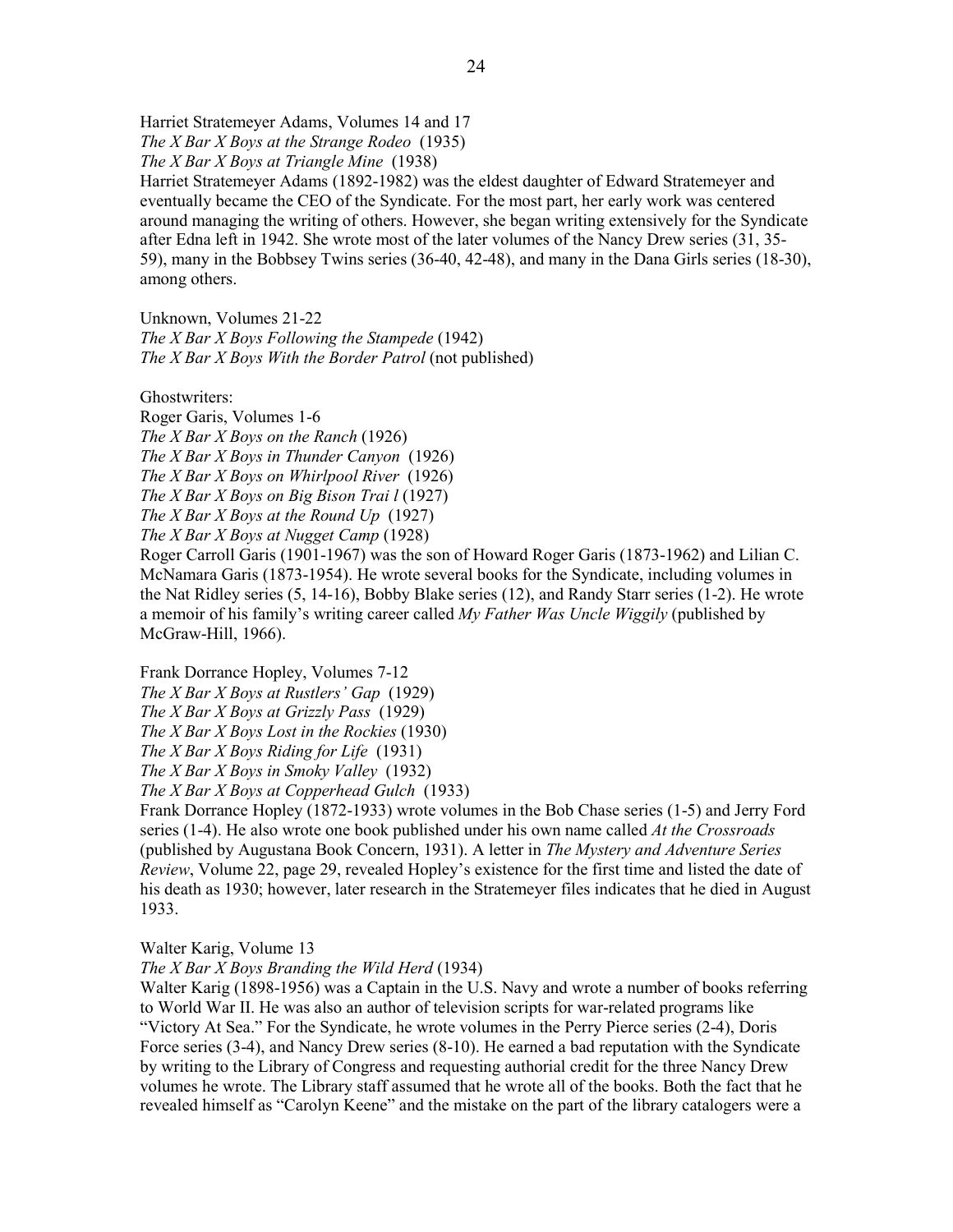source of tremendous consternation for the Syndicate. At one point, Harriet S. Adams wrote to Mildred Wirt (the author of the first 25 volumes in the Nancy Drew series, except for the three written by Karig) and said that the Syndicate would rue the day that they ever hired Karig, and that if anyone could claim to be "Carolyn Keene" it would be Wirt.

Grace May North Monfort, Volumes 14, 16-17 The X Bar X Boys at the Strange Rodeo (1935) The X Bar X Boys Hunting the Prize Mustangs (1937) The  $X$  Bar  $X$  Boys at Triangle Mine (1938)

Grace May North Monfort (1876-1960) was born in Utica, New York and between 1919 and 1931 wrote a number of books under her own name as well as her personal pseudonym, "Carol Norton." In addition to the three volumes in the X Bar X Boys series, she wrote a short series of unpublished western stories for young children, called the "Southwest Stories for Children." This is the first indication of any kind that she wrote for the Syndicate.

#### John W. Duffield, Volume 15

#### The X Bar X Boys With the Secret Rangers (1936)

John W. Duffield was a particularly prolific ghostwriter for the Syndicate, including volumes in the Radio Boys series (1-12), Bomba the Jungle Boy series (1-20 and one unpublished), and the Ted Scott series (1-12, 15-20). He lived in Queens, New York. His daughter, Elizabeth D. Ward, also wrote extensively for the Syndicate. Before writing for the Syndicate, he created the Bert Wilson series under his own name and wrote volumes in a Boy Scout series under the "Maitland" pseudonym.

Dr. John Conyers Button Jr., Volumes 18-21 The X Bar X Boys and the Sagebrush Mystery  $(1939)$ 

The  $X$  Bar  $X$  Boys in the Haunted Gully (1940)

The X Bar X Boys and the Lost Troopers  $(1941)$ 

The X Bar X Boys Following the Stampede (1942)

Dr. John Conyers Button, Jr. (1911-1967) was mainly known as a physician who specialized in Parkinson's Disease. He was born in Hackensack, New Jersey and maintained a general practice in medicine and surgery between 1938 and 1958 in Newark and Maplewood, New Jersey, including the Button Neurological Institute (1949-1958). He also wrote five volumes in the Hardy Boys series (17-21).

#### Leslie McFarlane, Volume 22

The X Bar X Boys With the Border Patrol (not published)

Leslie McFarlane (1902-1977), a prolific Canadian writer, is best known to series book fans as the author of the early Hardy Boys series (1-16, 22-26). He wrote several volumes in the Dave Dashaway series for the Syndicate under the pseudonym "Roy Rockwood" before becoming "Franklin W. Dixon." He also wrote the first four volumes in the Dana Girls series, and the phantom title in the X Bar X Boys series. He wrote of his experience in the Syndicate in his autobiographical work, Ghost of the Hardy Boys (published by Methuen in 1976).

With this information provided, it is helpful to reflect a little on the internal evidence of the stories. The first nine volumes inaugurate the series with an excellent standard. They are some of the most superior books in series book literature. The attribution of the first six of these to the authorship of Roger Garis surprised me, since the other writing by him with which I am familiar has seemed to me to be only average. These books feature high quality in three areas: delineating and developing characters, crafting movingly beautiful descriptions of the grandeur of the West, and producing clever scenarios and conversations marked with subtle and wry humor.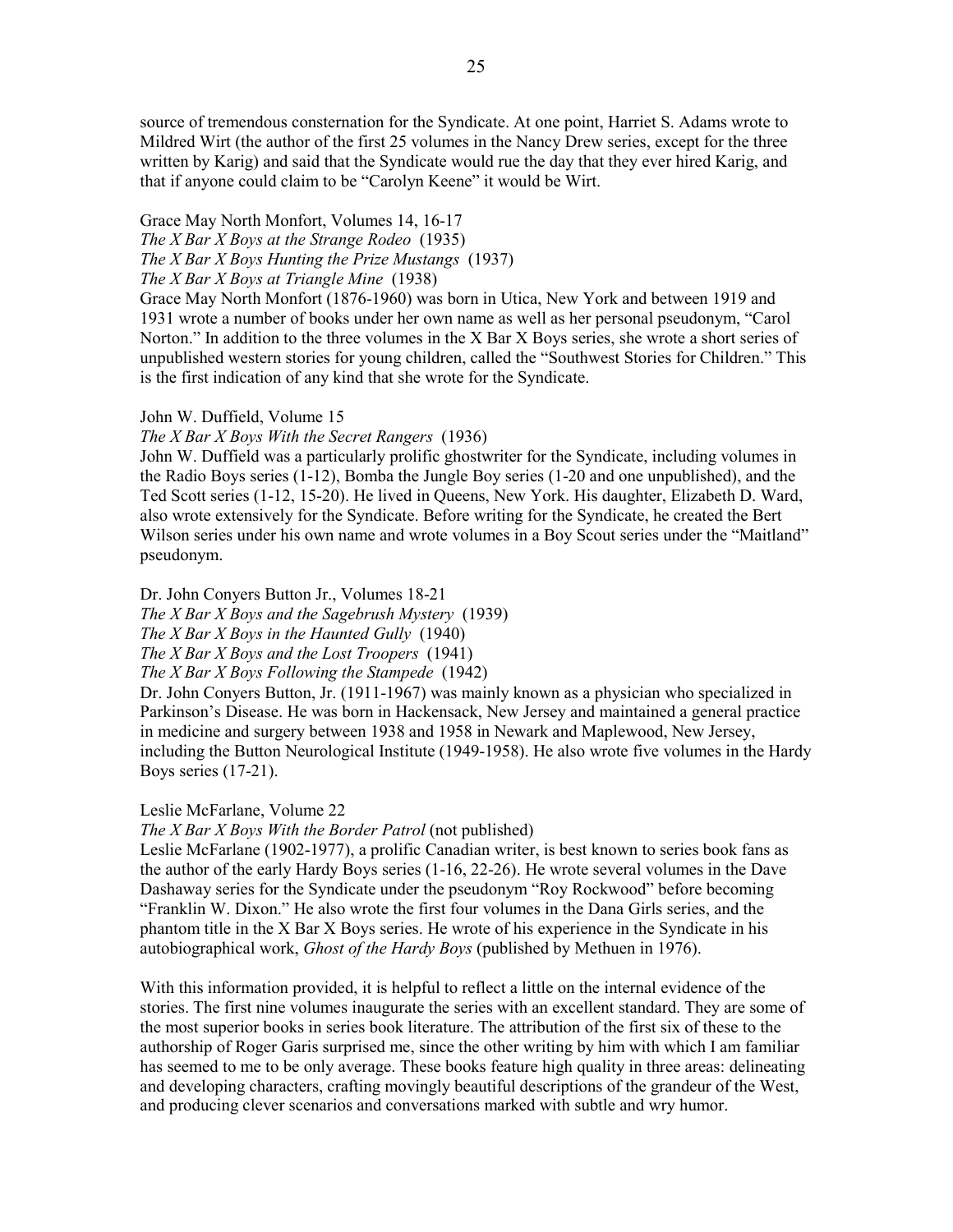In the first nine volumes, the high moral standard called "the code of the West" is established through many situations. The authors use an unusual but attractive style in writing dialogue—a combination of erudite vocabulary and the slang of the West. There is no discernible racism; in fact, it is deliberately rejected when the Chinese cook, Sing Lung, is overtly included with the ranch hands in family celebrations. In these first books the compellingly attractive Manley family is introduced, with its strong interconnectedness and mutual affection. The overall standard of excellence in the first volumes was likely set by the creator of the series, Edward Stratemeyer.

In volumes 10 and 11, The X Bar X Boys Riding for Life and The X Bar X Boys in Smoky Valley, the change in style is almost jarring to a reader familiar with the first nine episodes. The personalities of the characters are altered almost out of recognition. Although some of the elements in the plots are interesting and exciting, nearly every other aspect of these two stories is shallow and, in some cases, even disturbing. The names remain the same, but the boys and the ranch hands become narrow-minded overall and lawless in their attitude toward malefactors. Most characters, even the good guys, show a hostile and vindictive attitude. After the first nine volumes have established the Manleys as a strong and loving family, bound by the "code of the West," a passage such as the following is upsetting:

"Let's shoot him and get rid of him," suggested Teddy, holding his pistol in line with Skinny's heart and causing the puncher to wince at its nearness. "Nobody would ever know, Roy, but ourselves."

(Riding for Life, page 179)

A moment later, when Skinny escapes by rolling down a hill, still tied up, the boys shoot at him, apparently to kill (page 182). In volume 11, once again the narrow, even vindictive, nature of the X Bar X hands is presented. Pop must be restrained more than once when he is eager to beat an injured and delirious stranger because, in his delirium, he describes Pop as a "red monkey."

Descriptions of the settings are minimal and at best average. There is little or no erudition in the vocabulary. Although the plotting has some great moments, overall it is poor, with many nonbelievable elements. The characters throughout are two-dimensional, and there is almost no humor of any kind. The boys' horses, so central and affectionately considered in the first nine volumes, in these two books are referred to in the neuter. In almost every appearance of Belle Ada, the word "shriek" is used whenever she has something to say. There is a strong element of racism evident, with Mexican heritage considered something to be lied about since it is automatically suspect; Sing Lung shows humiliating deference to Caucasians—even the villains.

How can this abrupt change be explained? John M. Enright, in his article "Series Subjects" in The Mystery and Adventure Series Review (issue #21, Summer, 1989) suggests that Edward Stratemeyer, and subsequently his daughter Harriet, brought "scenes from the Buffalo Hunters series of the 1880s back to life at the X Bar X ranch." Enright adds that the Syndicate owned the copyrights to some of the dime novels of the era.

Someone who is familiar with both the Buffalo Hunters (I've never encountered anyone who has heard of that series) and these middle volumes of the X Bar X series may be able to draw a definitive conclusion. However, since the personalities of the characters in volumes 10 and 11 are both developed and different from those established in volumes 1-9, it's a good guess that these books were adapted from earlier sources, especially when the "code of the West" may have been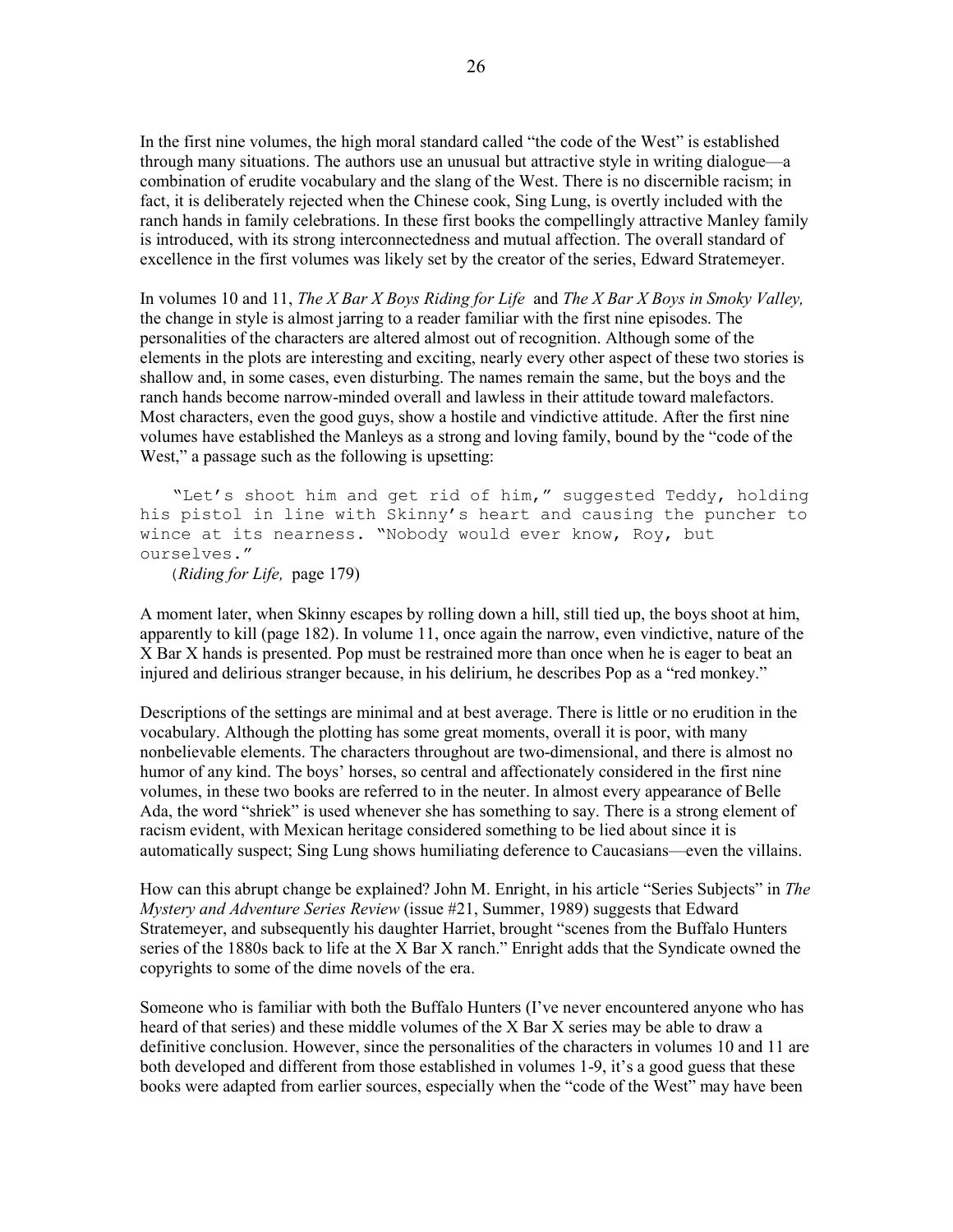accepted with a much higher level of violence, and the law was frequently taken into one's own hands.

Thankfully, the problems in volumes 10 and 11 are overcome in volume 12, The X Bar X Boys at Copperhead Gulch. This book is built securely on the foundation of the series, but develops the characters and provide new information about them and the ranch life. This adds interest and depth without any sense of discontinuity. With some exceptions, the plotting is very good, generally better than the first nine volumes. Some conversations and situations verge on the melodramatic, but generally the high standard of the first volumes is admirably approached. There is no racism; although the term "half-breed" is utilized once, it is used as a description and not as a pejorative. There is no vindictiveness in the good guys, and much of the original bunk house banter has returned. As quoted above, descriptions of natural beauty are found occasionally in this book, although not so well written as in the first nine.

Volume 14 introduces a new character who remains with the series (singing ranch hand Eskil Alpheus Brown, known as "Ranny," a cowboy word for a "wanderer") and provides some new information about the X Bar X Ranch.

Internal evidence with volume 18, The X Bar X Boys and the Sagebrush Mystery, should lead us to conclude that another author has assumed the mantle of James Cody Ferris. This conclusion is not difficult to make (and the Stratemeyer files bear out this conclusion), since this book receives the dubious distinction of being the worst of the lot. A plot marked by wildly improbable and disjointed events, head-spinning changes of scene, movement of characters more rapid than the Whirlpool River in flood, almost zero character development, and embarrassing stereotypes of Indians prove that we have dropped far from the high standard set in the first books of the series. The first appearance of that bane of the genre, the reprehensible "coincidence," makes the discriminating reader look eagerly for a six-shooter to put the poor creature out of its misery. The best line in the book is uttered by the town lawyer, when he tells Roy and Teddy, "You'd better cut out the detective business and stick to bein' cowboys" (page 129).

Any hope that another ghostwriter has taken over the series when we move on to volume 19, The X Bar X Boys in the Haunted Gully, will, alas, be unfulfilled. Although the book starts out with some modest signs of improvement, the quality is not sustained. From time to time, this writer shows some skill in creating "western dialogue," and makes a commendable effort at producing a little bunk house banter which had been absent for several volumes. A completely unforeseen surprise ending had a lot of potential, but regrettably the story is just as disjointed and marred by "coincidence" as its predecessor. Seeking the Lost Troopers, the twentieth and penultimate volume in the series, shows similar signs of improvement, but at the end also falls short. One theme common to these three books is the finding of long-lost individuals, a device which is apparently a favorite of this particular writer.

Recent information discovered in the Stratemeyer files shows that this same writer penned the words also of the lat published volume in the series. It is a delight to open the pages of The X Bar X Boys Following the Stampede, and find that the quality goes up significantly in every department. Two stories, of stolen jewels and fraudulently sold property, are blended together well. A Chinaman, a cousin of Sing Lung, appears, and is presented as a well-educated individual worthy of respect who speaks fluent and correct English. Sing Lung himself moves out of the bothersome stereotype in which he had appeared for many volumes. It is unfortunate that no information has yet been found to identify the outliner of this book or its unpublished successor.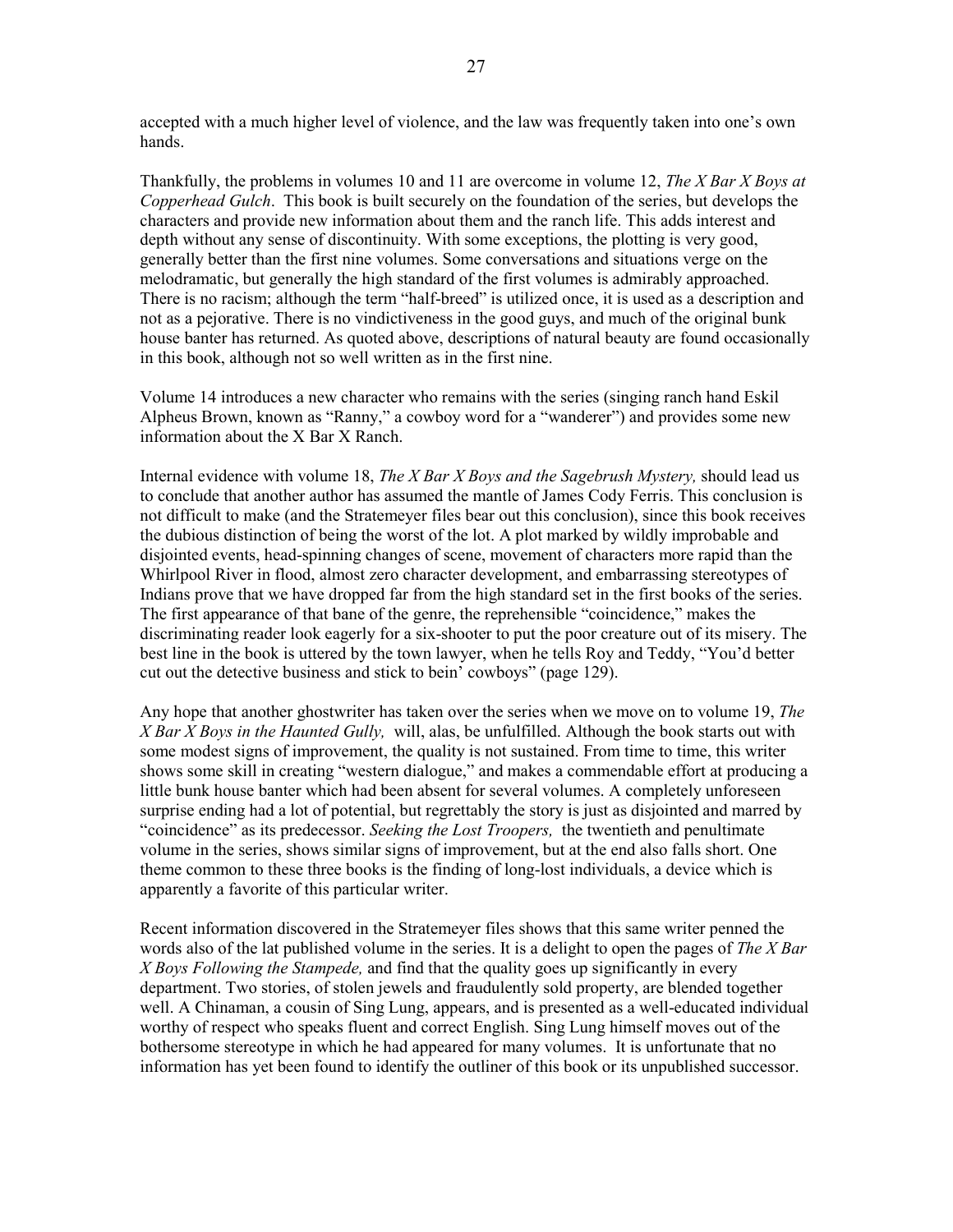# THE ARTISTS

The artwork on the covers and frontispieces was done by three successive artists. For views of the covers of the books, please refer to the section in this web site called "The Books."

The much-admired Walter S. Rogers contributed his quality artwork through volume 10. This prolific artist contributed about 700 paintings and drawings for over 300 series books, nearly all of them published by the Stratemeyer Syndicate, beginning in 1911. It is curious that so little is known about him personally. His work ends suddenly in 1931, so it is a safe assumption that he died or retired in that year. His covers for the X Bar X series are in the white spine format, and, like all of his work, are noted for detail and subtle use of color and shading.

J. Clemens Gretter illustrated volumes 11-15. Gretter's covers feature bolder color and less detail than Rogers'. The spines on volumes 13-15 move out of the white spine format and show a little design and color. The endpapers throughout the series, once it was bound in red, are also by Gretter (the endpapers of the gray editions are blank). They show two cowboys roping steers, with one cowboy in the foreground having roped a shorthorn in such a manner that the unfortunate animal has been thrown on the top of its head.

Paul Laune stayed with the series from volume 16 to the end. His work presents us with wrap dust jackets with imaginative use of color, including orange, purple, and even lime green. His scenes and figures are the most realistic of the three artists. Glossy frontispieces ended with volume 17. However, Laune did not use watercolor wash in his frontispieces, as his predecessors did, but rather pen and ink line drawings.

# THE PHANTOM TITLE, ETC.

I am indebted to James Keeline for most of the material in this section. He has spent a lot of time researching the files of the Stratemeyer Syndicate, and has e-mailed me numerous times with information he has unearthed, which relates to the X Bar X Boys series. Thanks to his references, I have also been able to acquire personally copies of some of most cogent material from the New York Public Library.

James wrote, "The Stratemeyer Syndicate was purchased by Simon & Schuster in 1984. At that point, the files and book collection of the Syndicate were boxed, inventoried, and stored in a Bristol, Pennsylvania warehouse. There the materials were stored for approximately a decade. Various inquiries were made to special collections which might be candidates to hold the Stratemeyer Syndicate Records Collection. At the Nancy Drew Conference in 1993, researchers asked Simon & Schuster editor, Ann Greenberg, when the stored materials would be available to researchers. A few months after this, announcements were made that the collection was being donated to the New York Public Library but that it would take several years for the material to be cataloged.

"What was not known immediately was that Simon & Schuster did not give any money with the collection to pay for the cataloging of it. Learning of this, James Duncan Lawrence Jr. (son of the Syndicate author of most of the Tom Swift Jr. volumes) arranged meetings with his employer, Chubb Insurance, where he and five Stratemeyer researchers (Jack Dizer, Deidre Johnson, Ilana Nash, Kathleen Chamberlain, and James D. Keeline) made a proposal that Chubb donate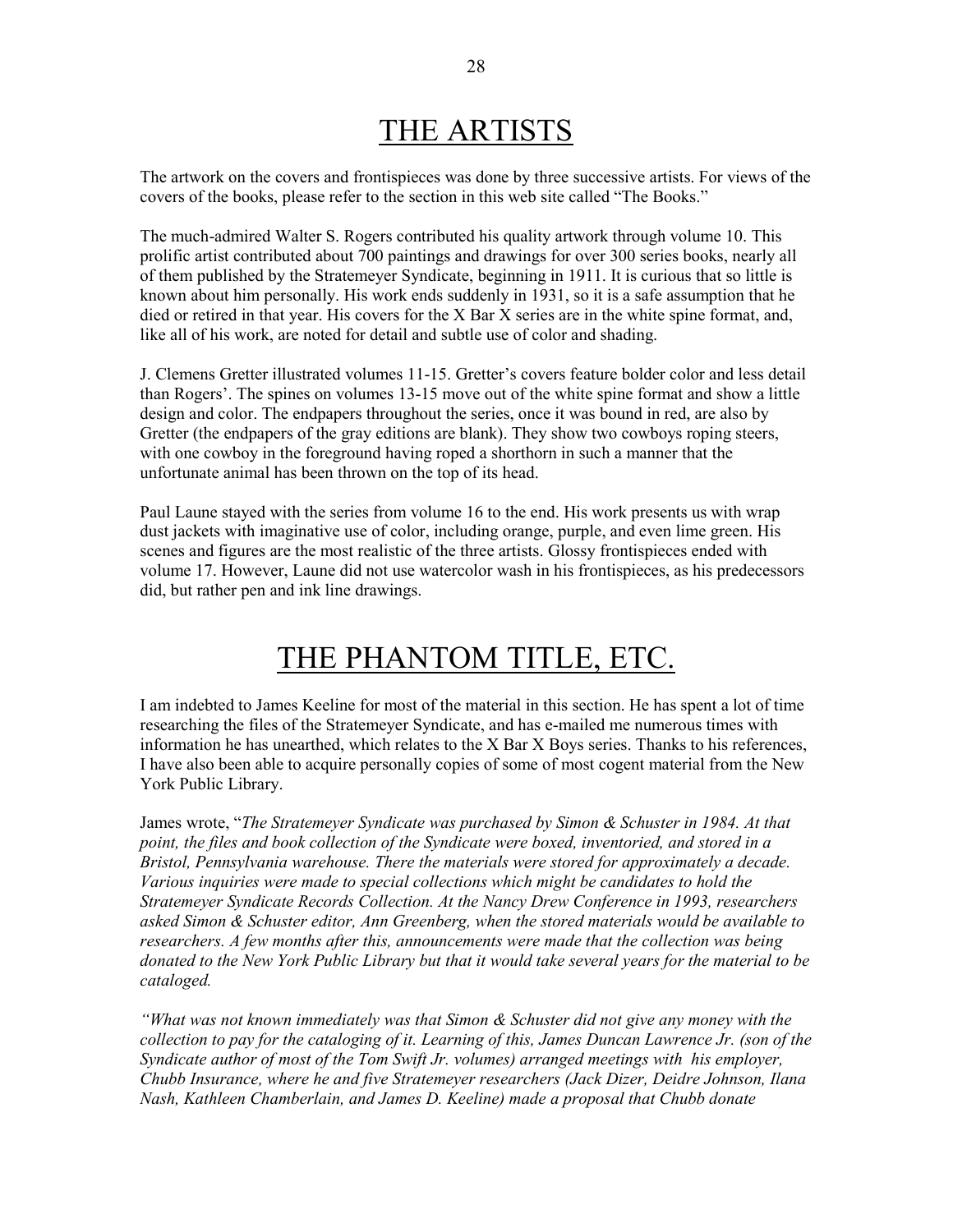\$75,000 to pay for the cataloging and preservation. This proposal was enacted due to the tireless work of Jim Lawrence Jr., and cataloging began.

"The collection was opened in the Fall of 1998. Like most special collections, the New York Public Library staff has made provisions to ensure that the materials are accessible to researchers yet are preserved for future generations. Some of the most fragile materials have been recorded on microfilm and others exist in photocopies in file boxes."

Regarding the X Bar X Boys series, memos in the files reveal that Edward Stratemeyer sent a one-page note to Grosset & Dunlap on January 11, 1926, with the heading "Suggestion for new series." Copyright restrictions prevent me from quoting from the memo directly, but it presented a rudimentary idea of developing a series of western stories for boys with a level of excitement with the characteristic Stratemeyer style: thrilling, but not too extreme. Ideas for stories were listed in descriptions of few words, such as storms, prairie fires, being lost in the wilderness, tracking down desperadoes on the lam, hunting for lost gold, property disputes, etc. The series had several working titles, such as "The Ranch Boys," "The Young Cowboys," and "The Trail Boys," but the X Bar X Ranch was there from the first and the series quickly became known as "The X Bar X Boys." The pen name James Cody Ferris was also there from the first, though without explanation of where Edward Stratemeyer came up with it.

Plot summaries two and three sentences long abound in subsequent memos, with intriguing titles. Most of them were never developed, while others eventually grew into the published volumes. Lists of titles exist in memos dated up to April 23, 1942, long after Edward Stratemeyer's day. Many titles give hints of terrific stories that were never developed, such as *The X Bar X Boys on* Elk Ridge, The  $X$  Bar  $X$  Boys Tracing the Fugitive's Footprints, The  $X$  Bar  $X$  Boys and the Silver Smugglers, The X Bar X Boys Trapped in the Flooded Caves, and The X Bar X Boys Battling the Eagles. There are probably more than fifty titles, fewer than half of which were used.

James noted, "I have found for other series that Stratemeyer was interested both in plot and title in his proposals to the publishers. Harriet and Edna [his daughters and successors in the business after Edward's death in 1930] seemed to focus first on a good title, and long lists of possible titles would be compiled and submitted to the publisher."

There are also a few pages of research notes, explaining western terms and duties on a cattle ranch. There is an extended quotation from a western novel by J. Frank Dobie, called The Longhorns, showing how typical, popular western fiction could be written. There are notes used to develop the various characters in the books, both the main characters as well as minor characters who appear in only one volume.

Finally, there is a two-page, undated memo with a cast of characters for the phantom title, The  $X$ Bar X Boys With the Border Patrol, and an eight-page summary of the plot. James' most recent message included this startling news from his investigation of selected Stratemeyer files on microfilm: "In reel 6 is a series of letters to McFarlane discussing the offer for him to write  $X$ Bar X Boys 22 and indicating the receipt of the manuscript!! It was written--just not published."

For further information, including a summary of this story, see the section of this web site called "The Books," and click on Volume 22.

# RIDING OFF INTO THE SUNSET